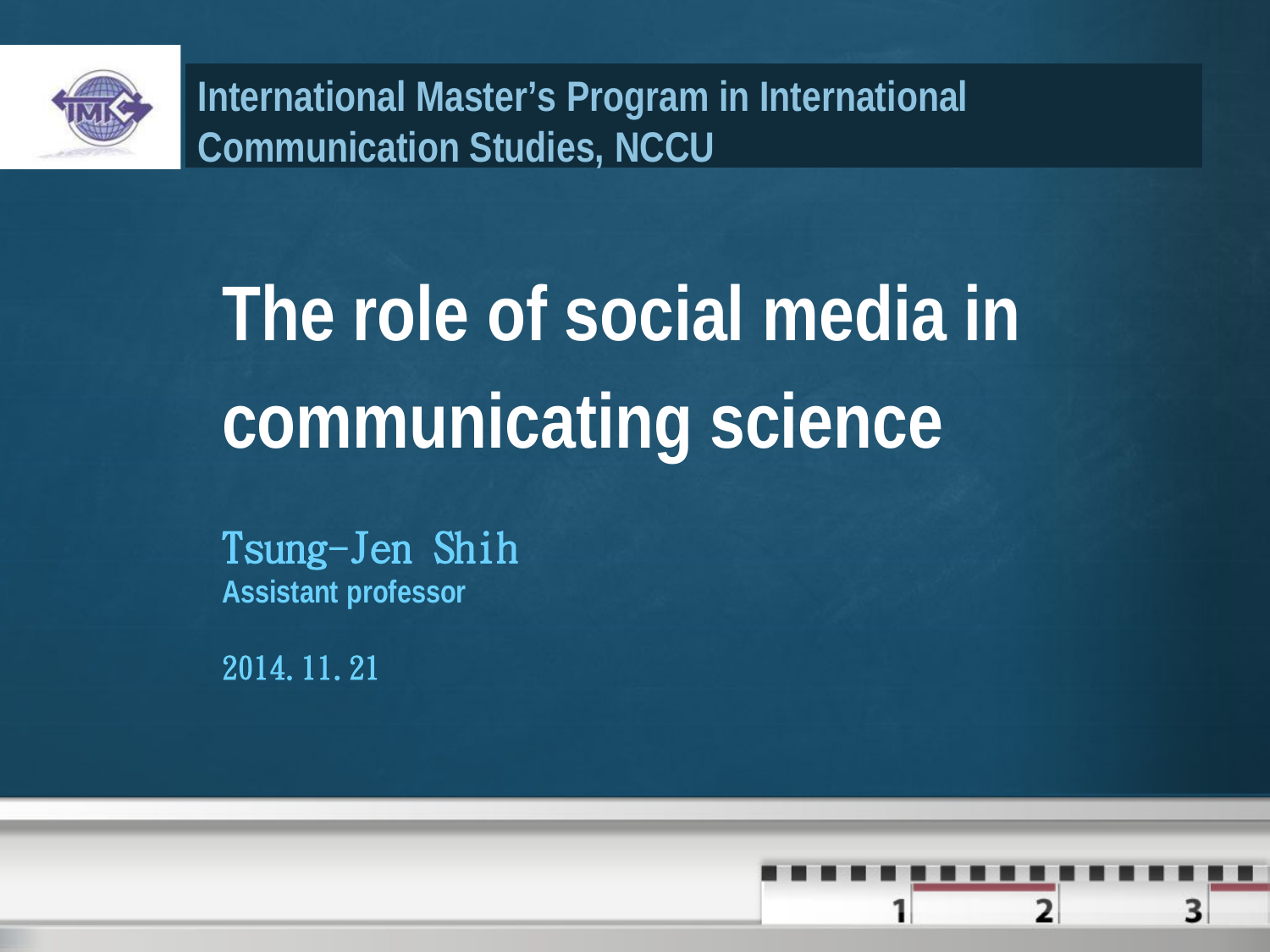#### **Research agenda**



 Many issues we face today are related to science, such as nuclear power, genetically modified foods, nanotechnology, etc.

2

3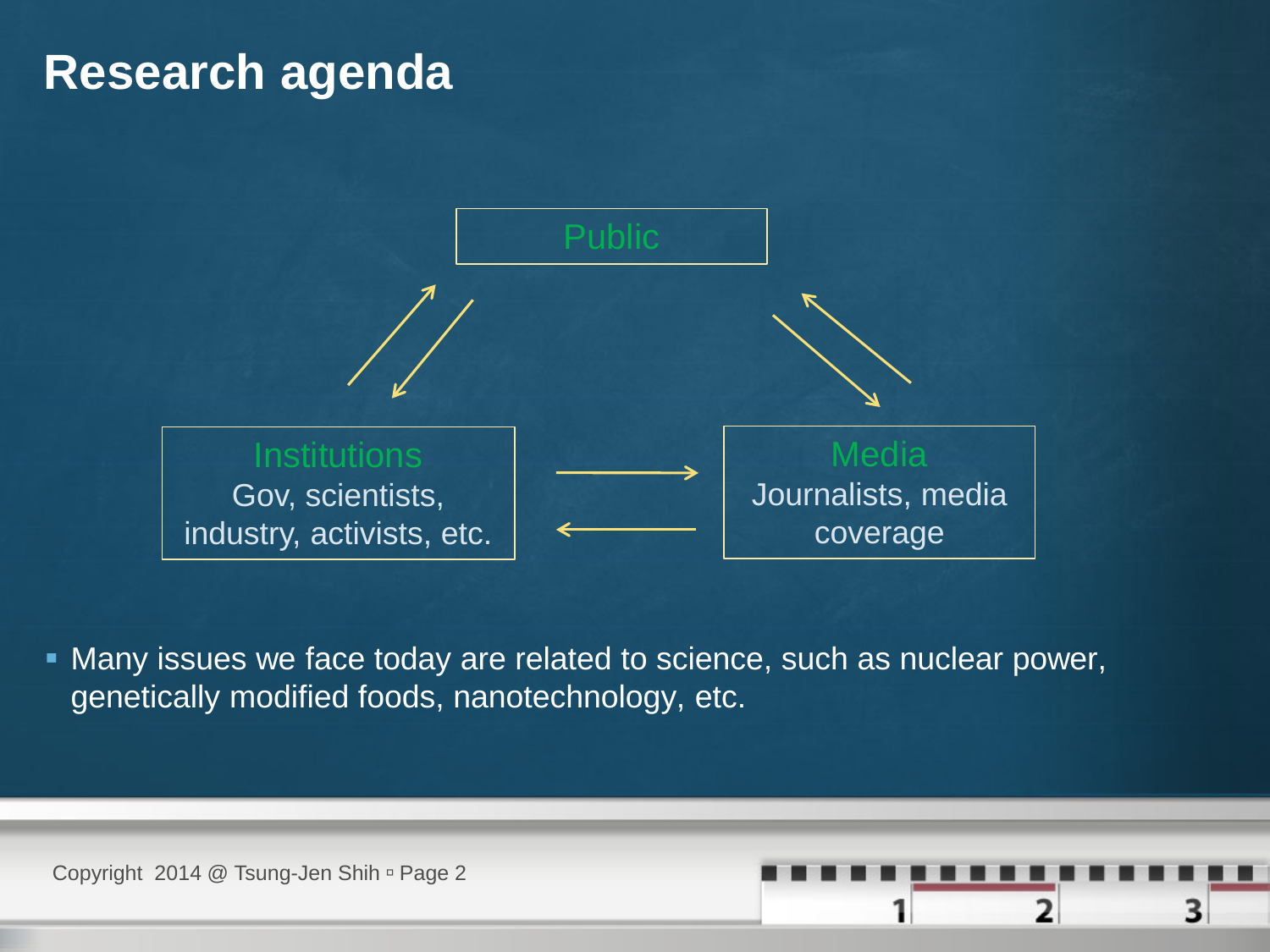#### **Funded projects**

| Year      | <b>Project</b>                                                                                                                           |                        |
|-----------|------------------------------------------------------------------------------------------------------------------------------------------|------------------------|
| 2010-2011 | Technology, media, and society: The influence<br>of media coverage and cultural values on<br>public acceptance of emerging technologies. | 99-2511-S-004-004-     |
| 2011-2012 | Public Perception of Scientific Issues in Taiwan                                                                                         | 100-2410-H-004-146-SSS |
| 2012-2013 | Constructing a new model for science<br>communication: The role and function of new<br>media                                             | 101-2511-S-004-003-    |
| 2013-2015 | Social media and public attitudes towards<br>science                                                                                     | 102-2511-S-004-005-MY2 |

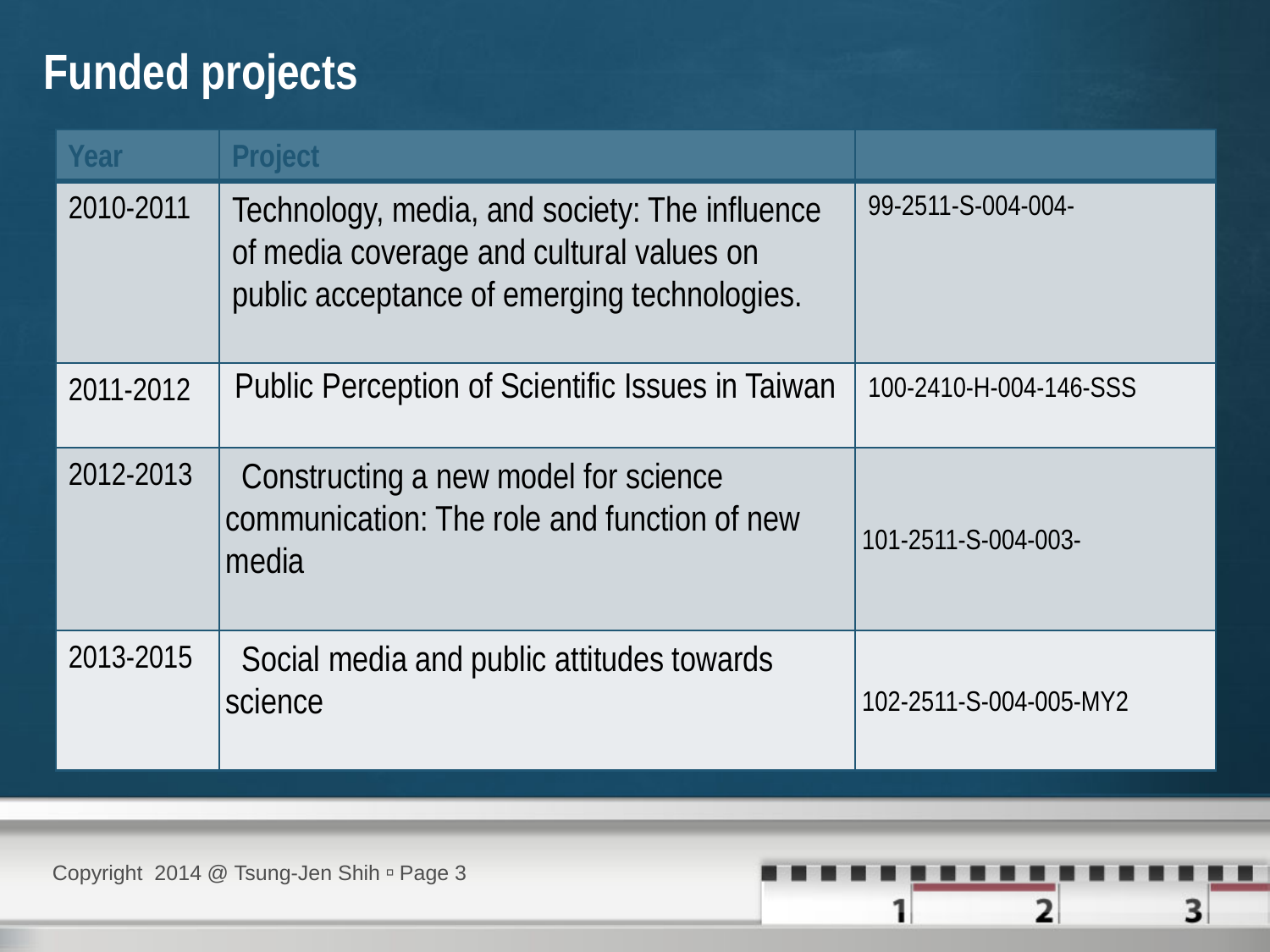#### **Models of science communication**





# Deficit model A more dialogical, interactive, and deliberative model

Here comes your footer **Page 4** 

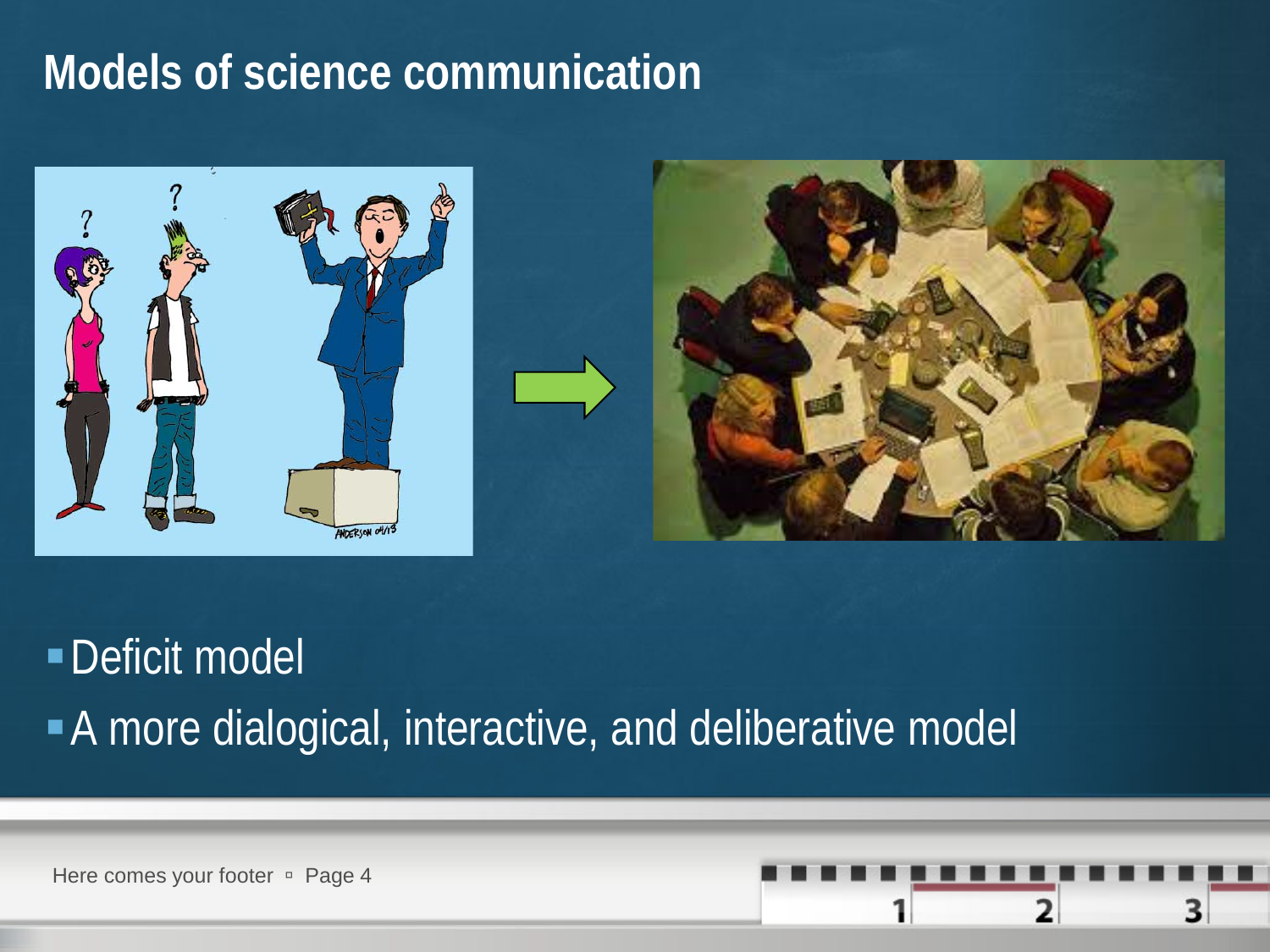#### **Study 1**:**science social media content**



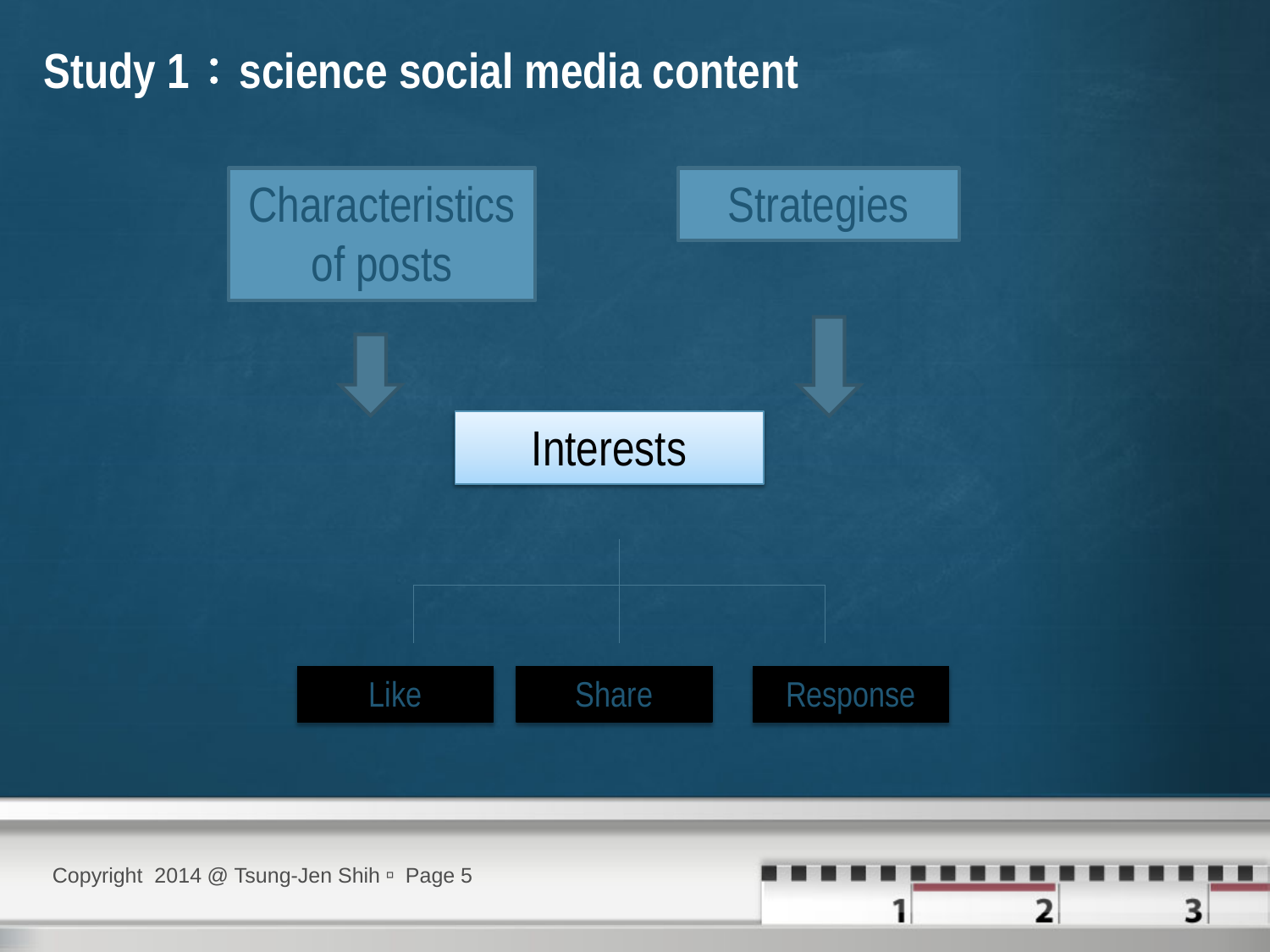#### **Pansci**



2

1

3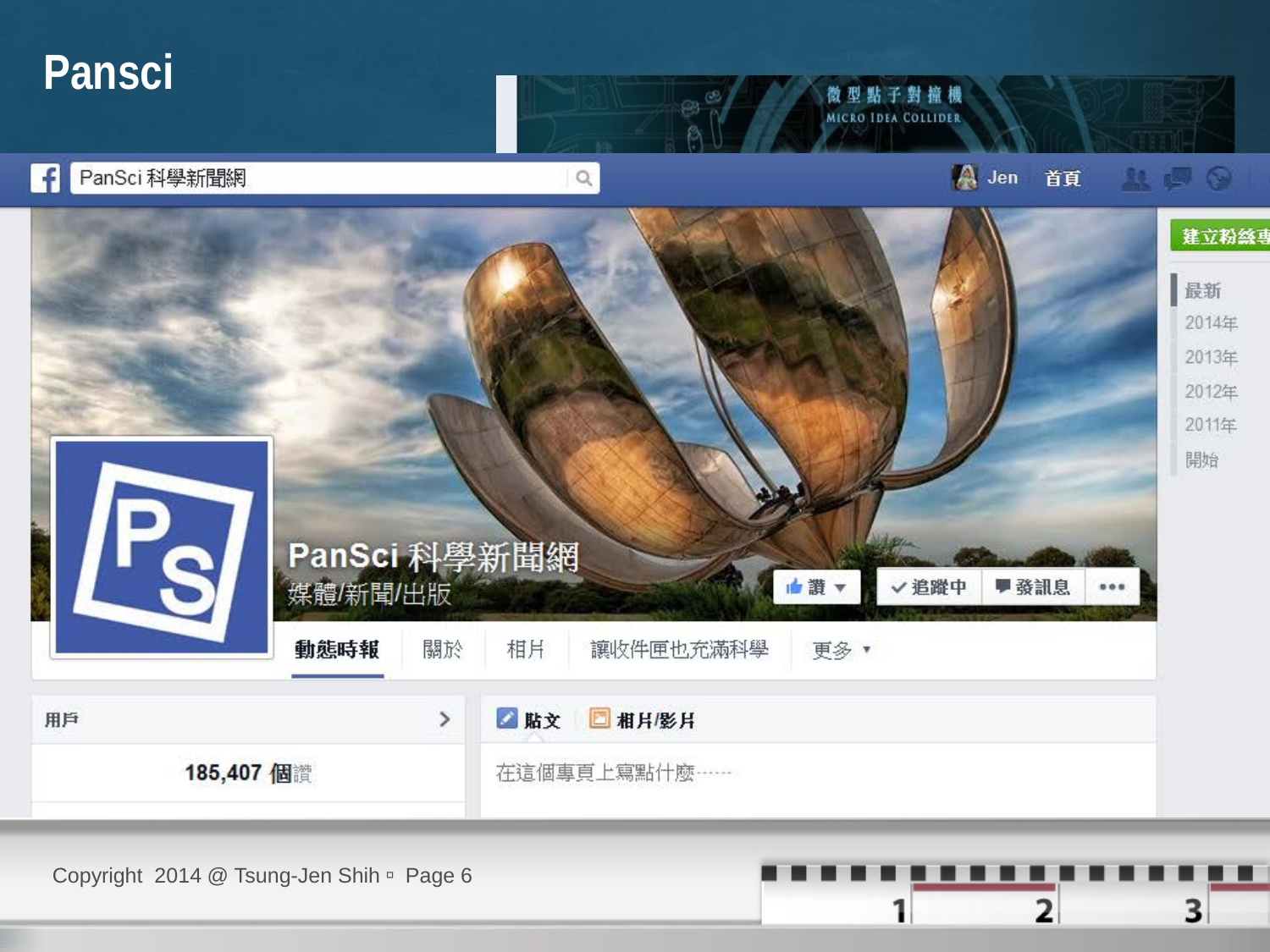#### **Methods**

Content analysis  $-2011.1 \sim 2012.12$  $N = 402$ 

Here comes your footer **Page 7** 

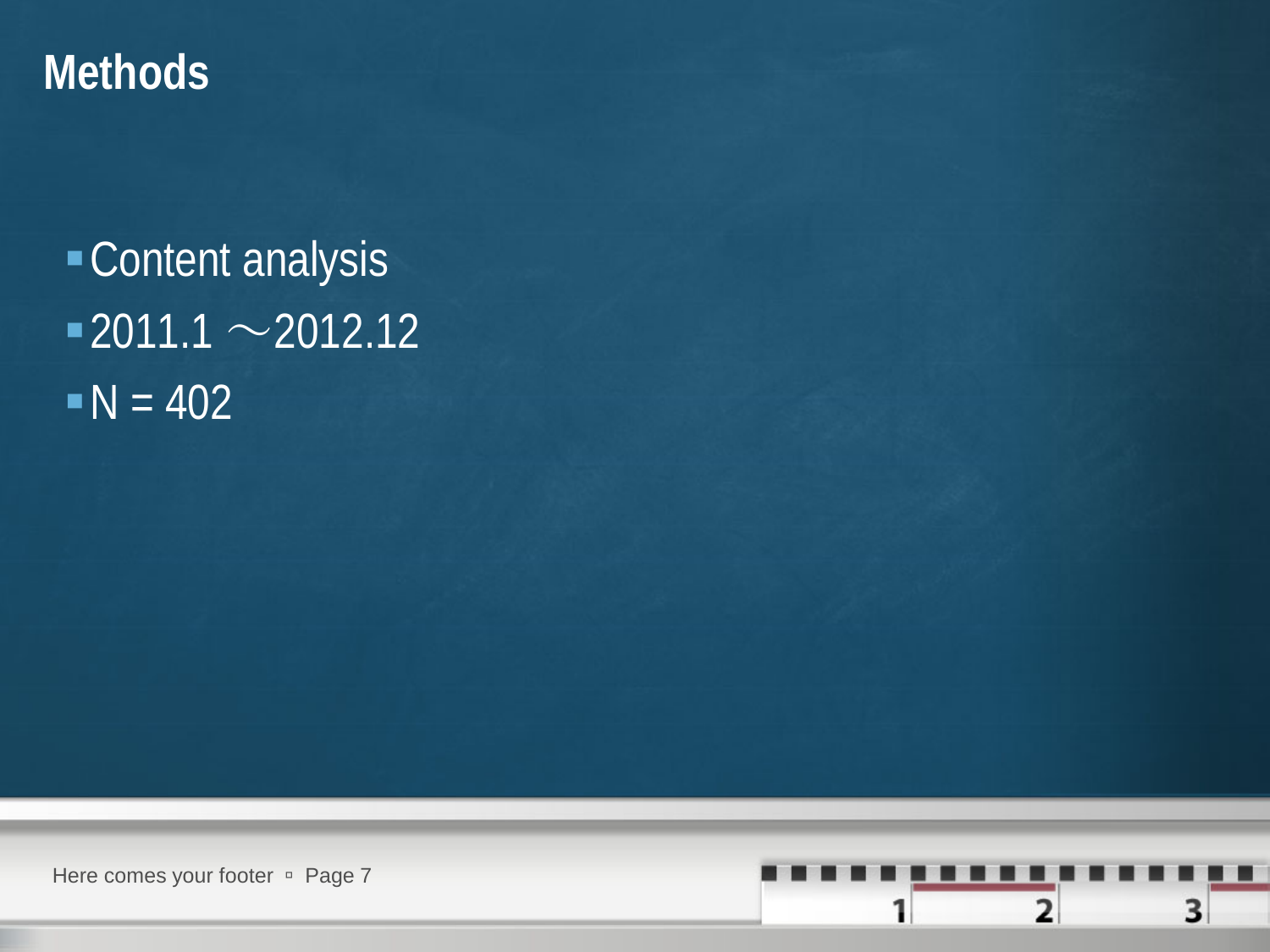## **Sampling**



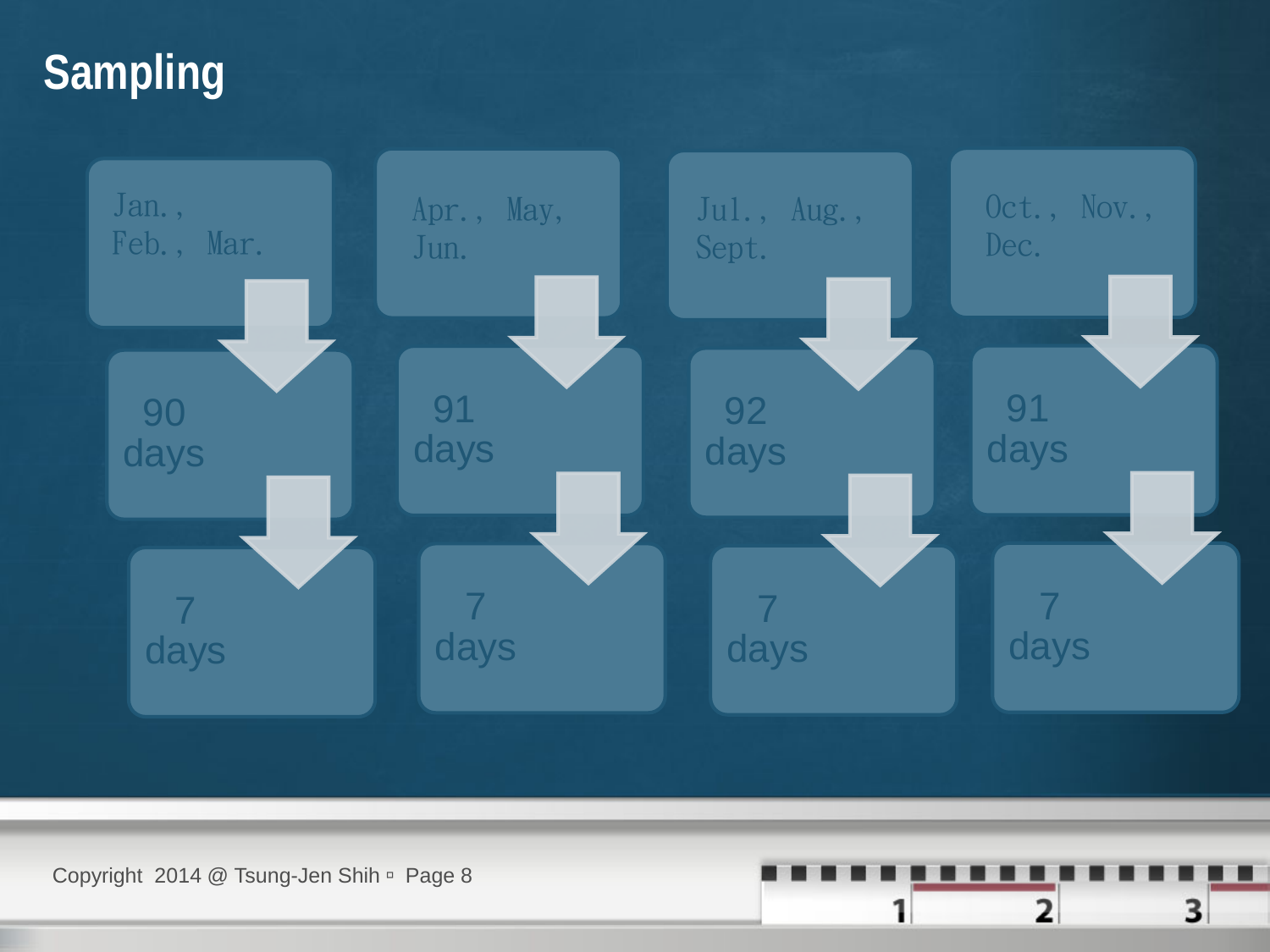#### **Format**



**Text only Picture only Hyperlinks only**  $\blacksquare$  Text + visual  $\blacksquare$  Text + link  $\overline{\text{Text}}$  + visual + link

Copyright 2014 @ Tsung-Jen Shih <sup>n</sup> Page 9

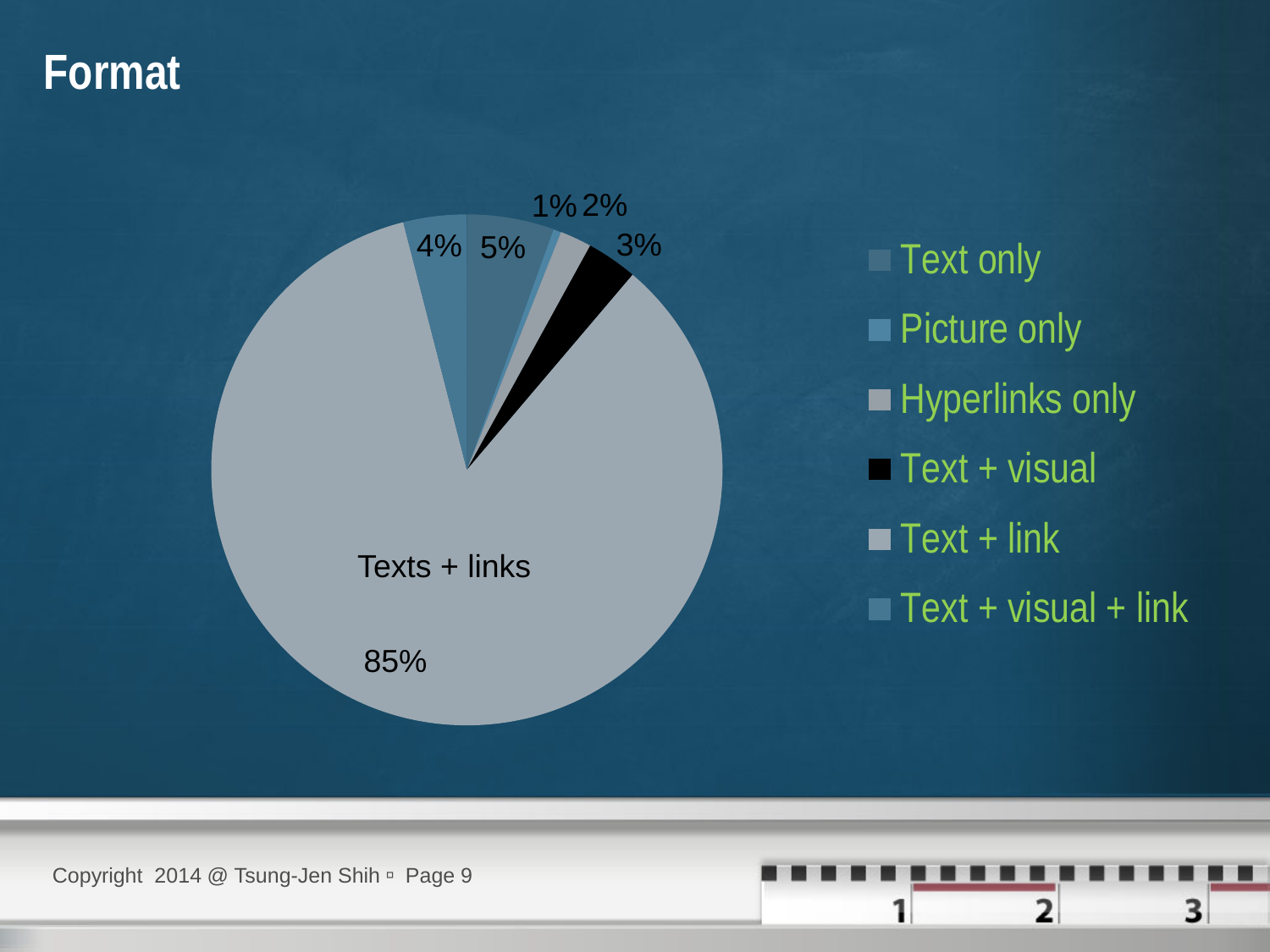#### **Topics**



2

3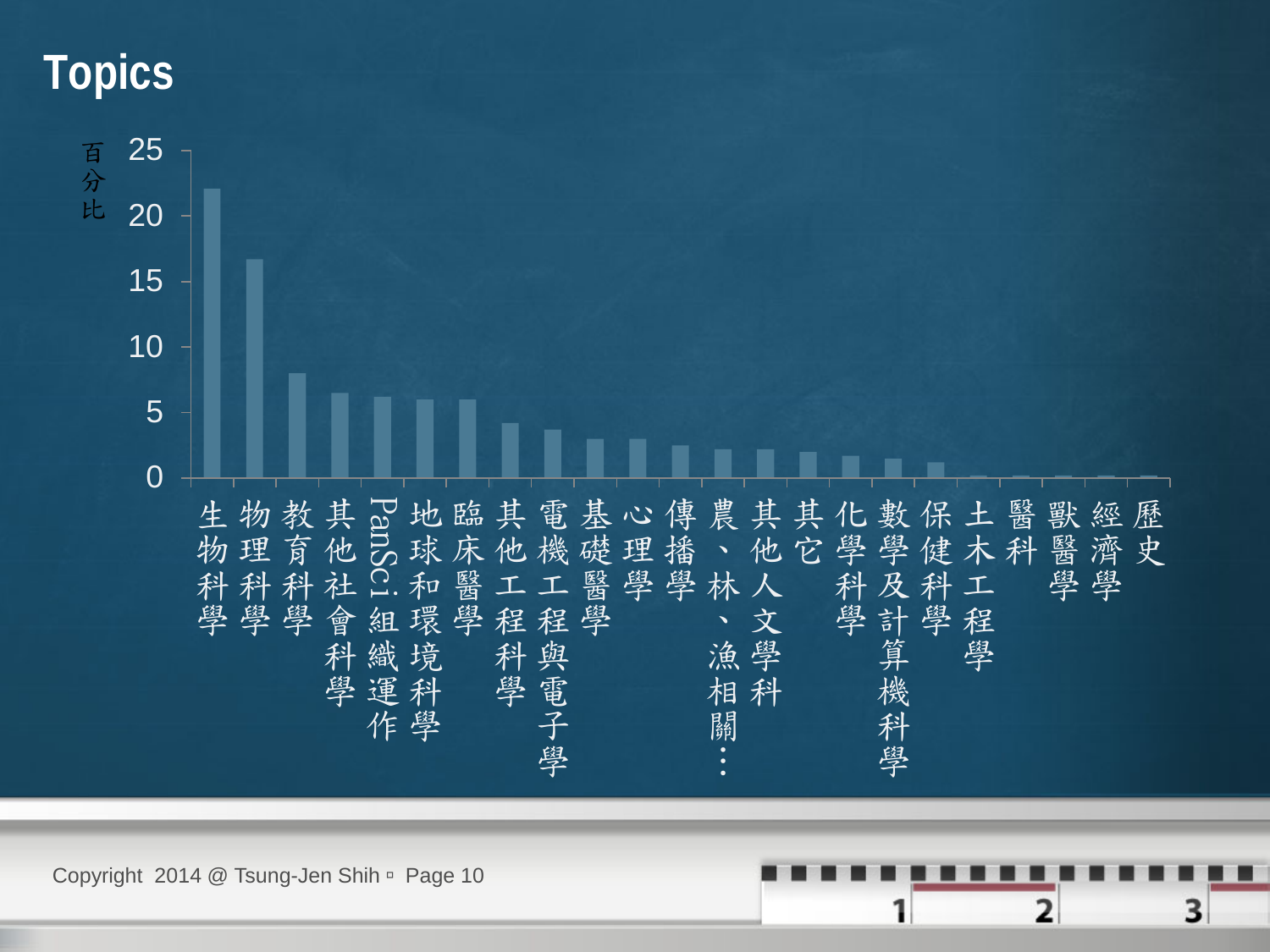#### **Themes**



Copyright 2014 @ Tsung-Jen Shih <sup>n</sup> Page 11

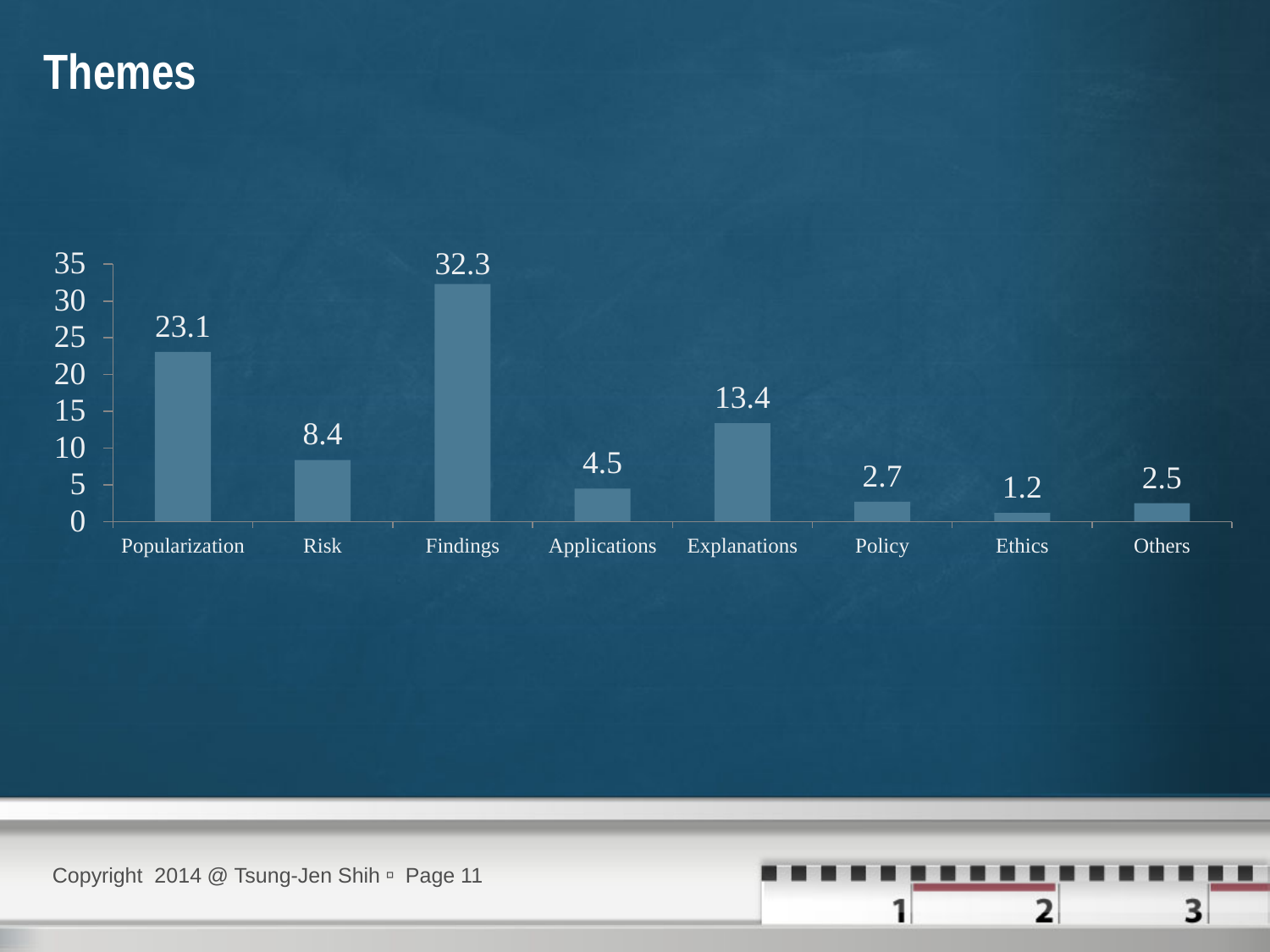#### **Users' interests**



 $Mean = 68.30$  $Range = 0 - 2796$ 



 $Mean = 30.74$  $Range = 0 - 2981$ 



 $Mean = 5.08$ Range =  $0 - 129$ 

Copyright 2014 @ Tsung-Jen Shih Page 12

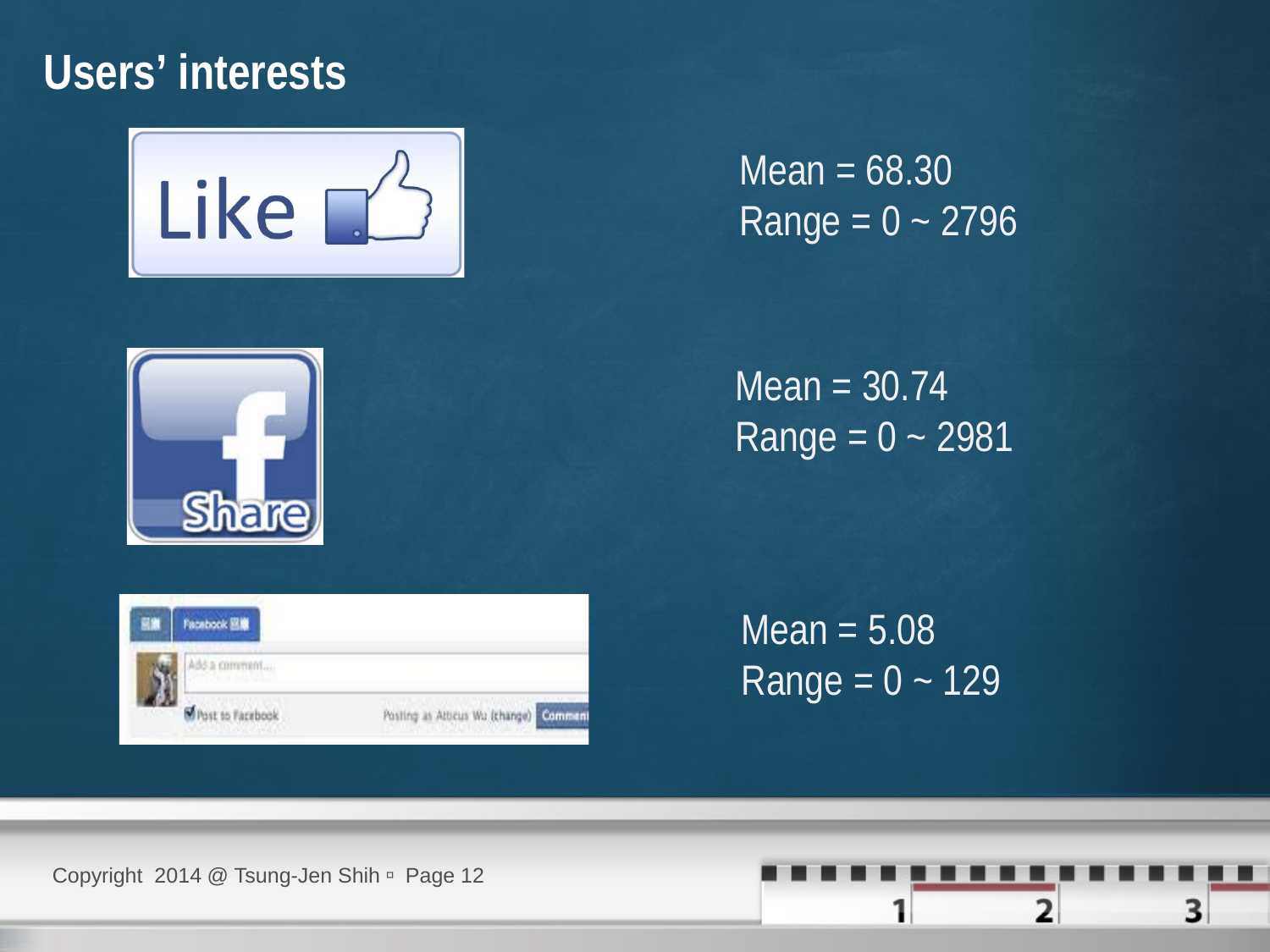#### **Formats and users' interests(1)**

|           | # of likes   |                |              |         |         |         |
|-----------|--------------|----------------|--------------|---------|---------|---------|
|           | <b>Texts</b> | <b>Visuals</b> | <b>Links</b> | $T + V$ | $T + L$ | $T+V+L$ |
| Mean      | 25.05        | 11.5           | 2.38         | 684.38  | 35.76   | 360.94  |
| <b>SD</b> | 36.10        | 119.72         | 59.86        | 46.96   | 9.17    | 42.33   |
| F value   | 47.08        |                |              |         |         |         |
| Sig.      | P < .01      |                |              |         |         |         |

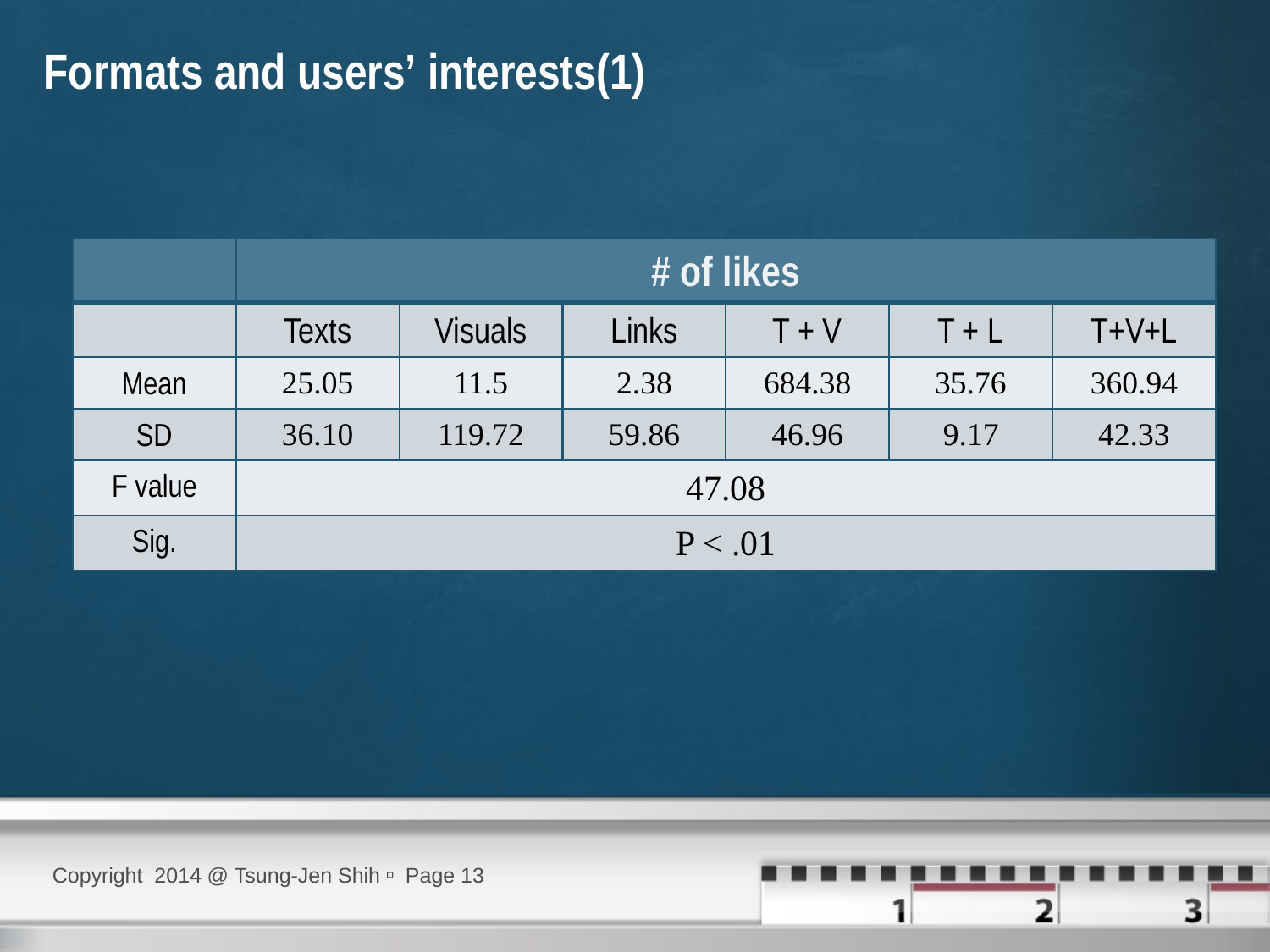#### **Formats and users' interests(2)**

|           | # of sharing |                |              |         |         |         |
|-----------|--------------|----------------|--------------|---------|---------|---------|
|           | <b>Texts</b> | <b>Visuals</b> | <b>Links</b> | $T + V$ | $T + L$ | $T+V+L$ |
| Mean      | 4.43         | 0.00           | 0.00         | 662.5   | 8.28    | 98.75   |
| <b>SD</b> | 67.04        | 125.42         | 62.71        | 51.20   | 9.73    | 44.34   |
| F value   | 32.07        |                |              |         |         |         |
| Sig.      | P < .01      |                |              |         |         |         |

Copyright 2014 @ Tsung-Jen Shih <sup>n</sup> Page 14

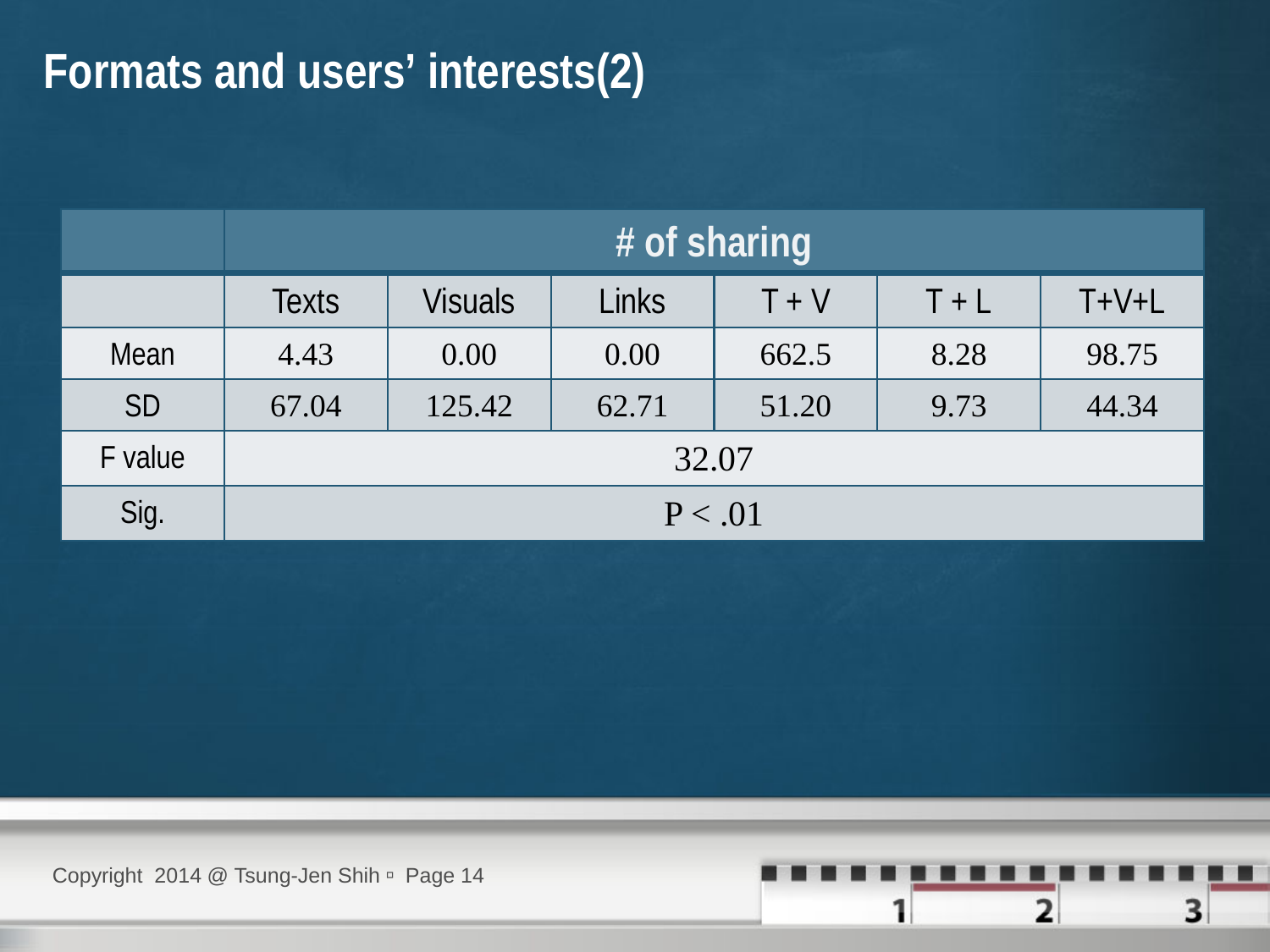#### **Formats and users' interests (3)**

|           | # of responses |                |       |         |         |         |
|-----------|----------------|----------------|-------|---------|---------|---------|
|           | <b>Texts</b>   | <b>Visuals</b> | Links | $T + V$ | $T + L$ | $T+V+L$ |
| Mean      | 9.28           | 1.50           | 2.13  | 27.92   | 4.11    | 8.19    |
| <b>SD</b> | 3.73           | 6.98           | 3.49  | 2.85    | 0.54    | 2.47    |
| F value   | 14.24          |                |       |         |         |         |
| Sig.      | P < .01        |                |       |         |         |         |

. Users were attracted more by the formats of the posts than by their content.

2

З

Copyright 2014 @ Tsung-Jen Shih Page 15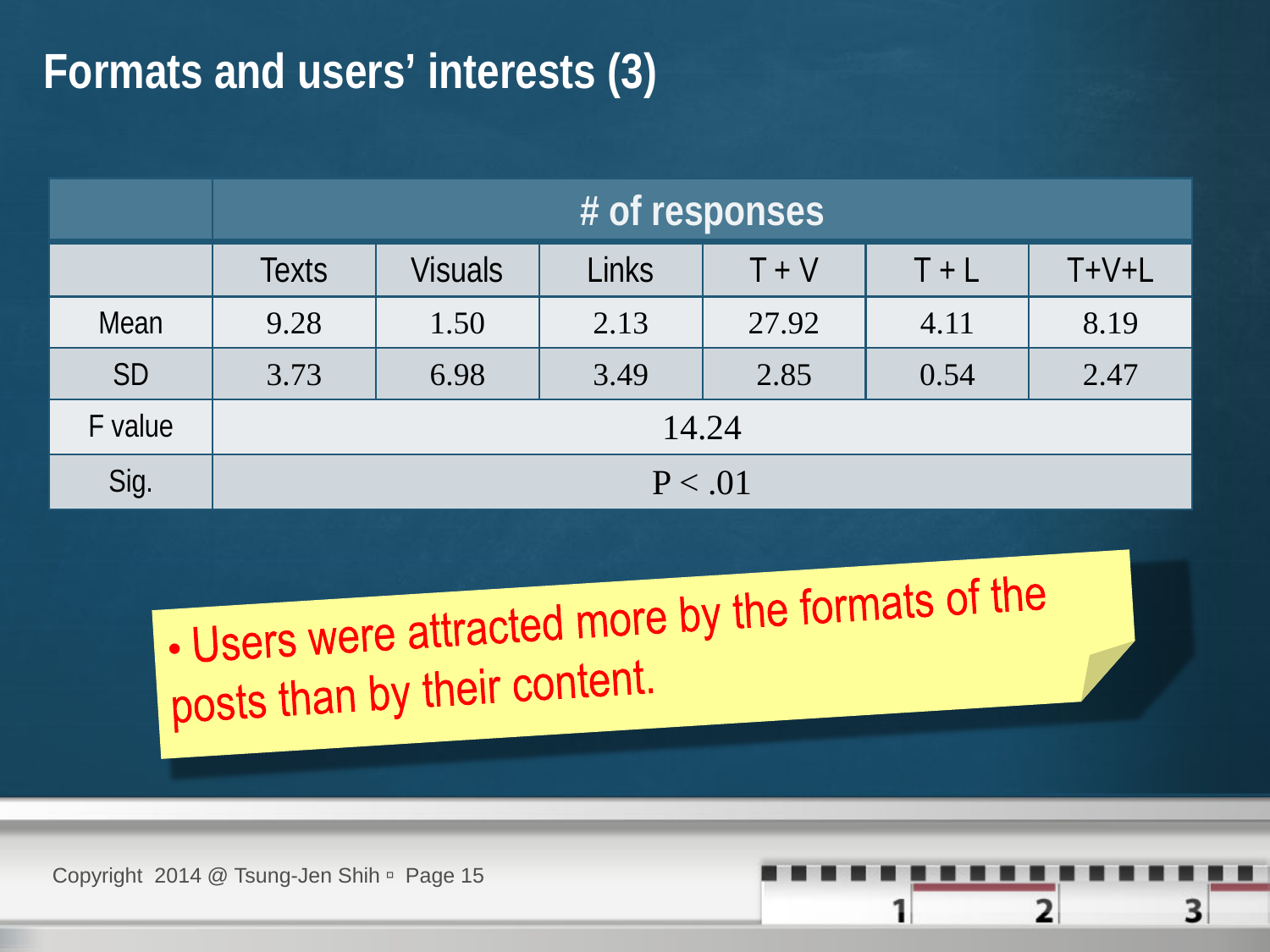### **Strategies— text structure vs wording**

| <b>Strategies used</b>     | <b>Frequency</b> | Percentage |
|----------------------------|------------------|------------|
| <b>Structure</b>           |                  | 37.7       |
| Proximity (time/ location) | 103              | 27.3       |
| Human interests            | 31               | 8.2        |
| Prominence (celebrity)     | 33               | 8.8        |
| Conflict                   | $\overline{2}$   | 0.5        |
| Lexicon                    |                  | 41.7       |
| Casual languages           | 11               | 2.9        |
| First or second person     | 54               | 14.3       |
| Use of slangs              | $\overline{2}$   | 0.5        |
| Questions                  | 27               | 7.2        |
| Internet languages         | 110              | 27.3       |

 $\overline{\mathbf{2}}$ 

3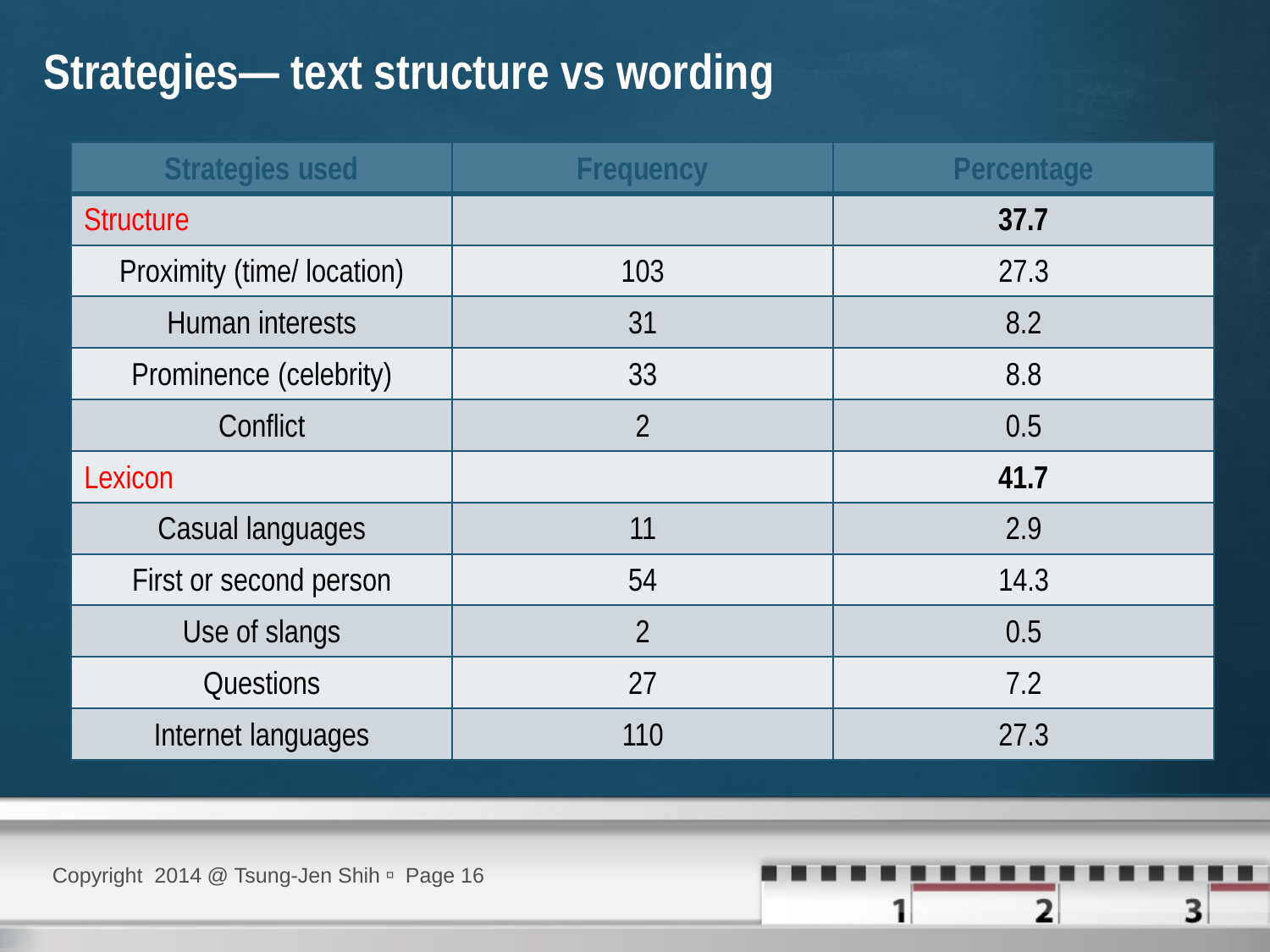#### **Structural strategies and users' interests**

|      | <b>Likes</b> |           | <b>Shares</b> |                | <b>Responses</b> |      |
|------|--------------|-----------|---------------|----------------|------------------|------|
|      | Yes          | <b>No</b> | Yes           | N <sub>O</sub> | Yes              | No   |
| Mean | 111.07       | 46.98     | 66.51         | 12.20          | 7.56             | 3.58 |
|      | 12.61        |           | 5.95          |                | 7.72             |      |
| Sig. | P < .01      |           | P < .05       |                | P < .01          |      |

The use of structural strategies significantly increased users' interests of the posts. However, we did not observe a similar function for the use of lexicon strategies.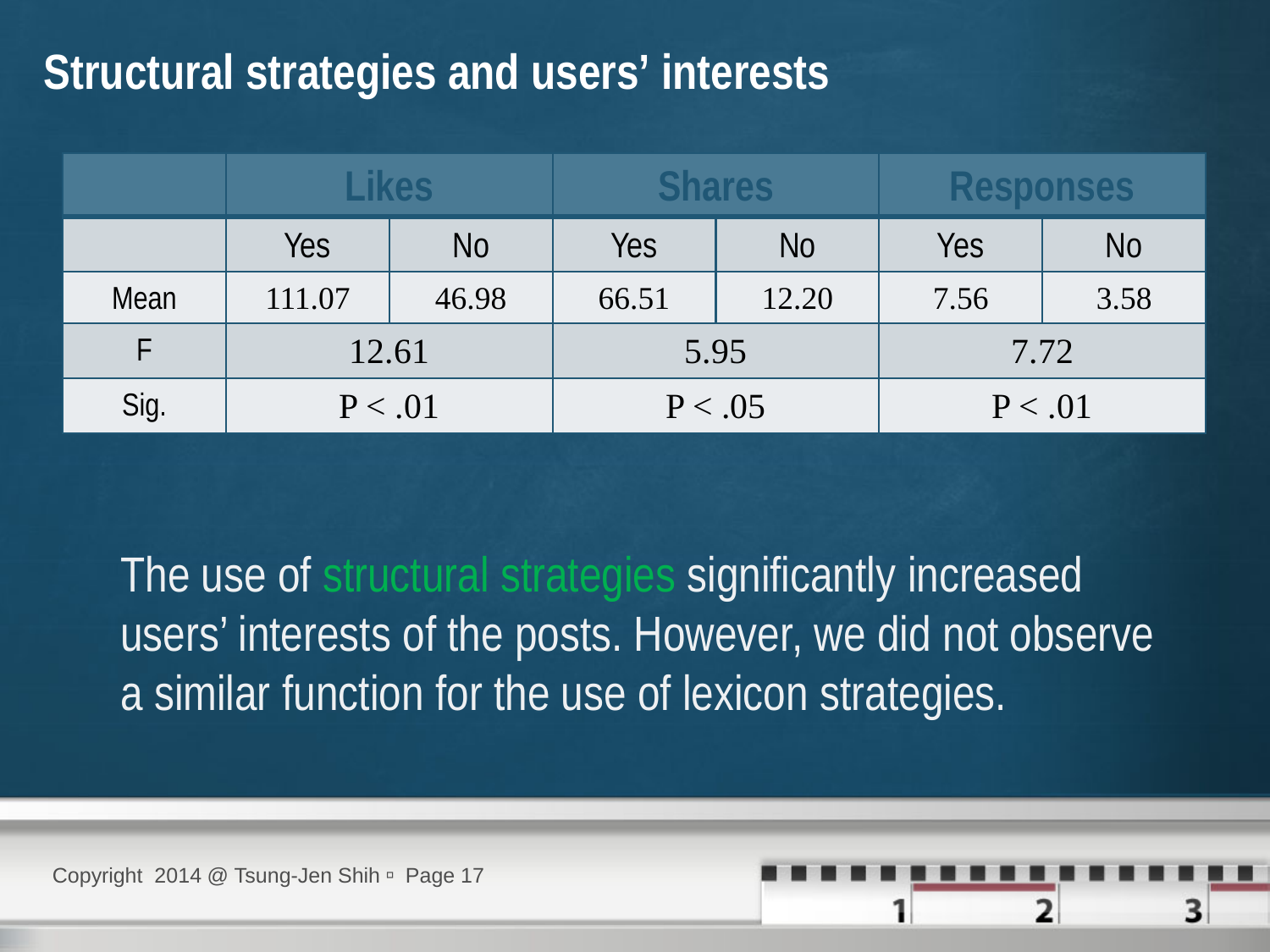#### **Study 2**:**Use s of social media and its impact**

#### What is the users' profile of Pansci?

- Does Pansci attract new users or people who have been interested in science already?
- Does Pansci facilitate a more "public engagement" model of science communication (by mobilizing people to participate more in scientific activities)?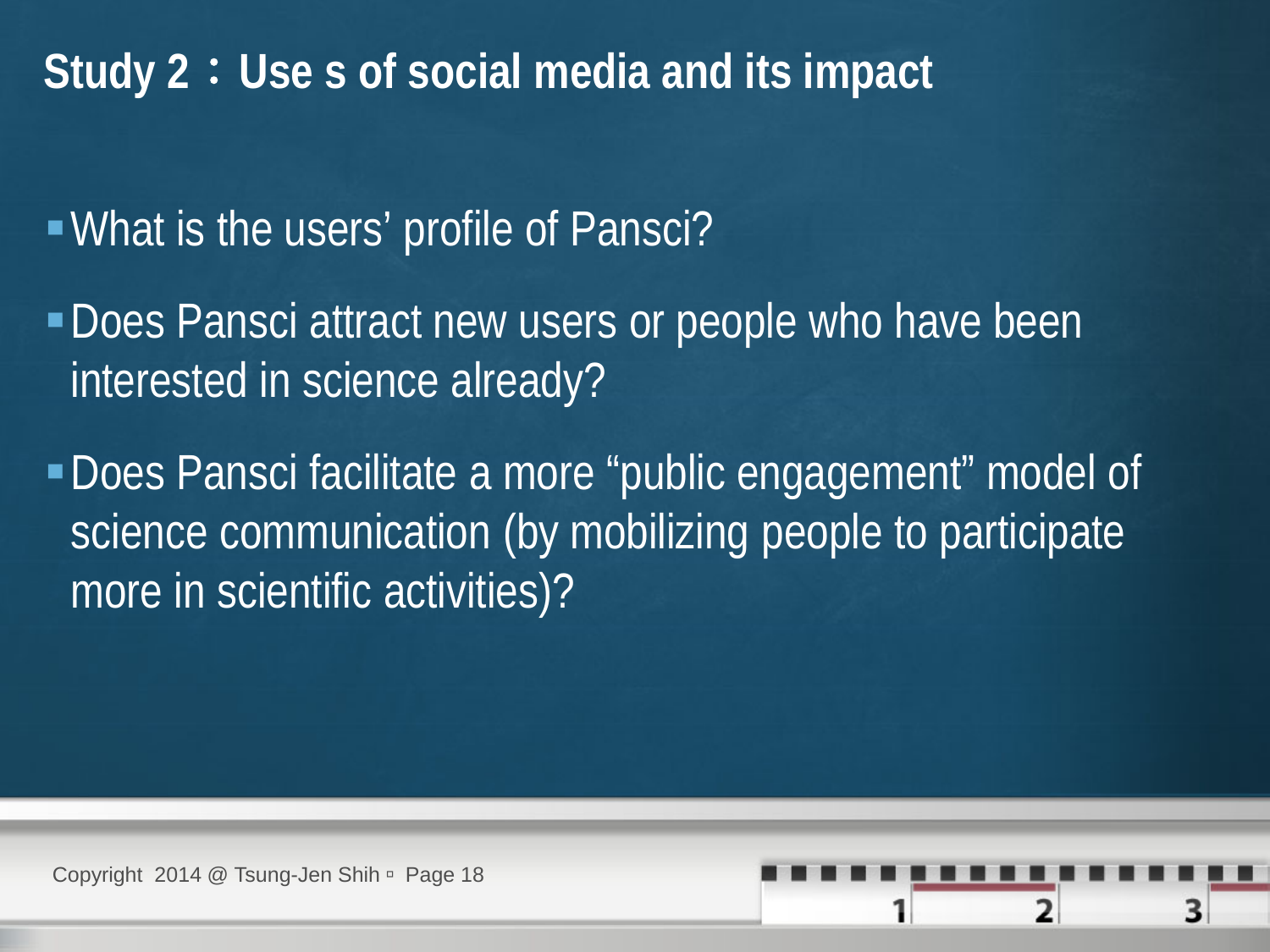#### **Uses and gratifications**

- U&G tries to answer the question of why individuals choose to attend to particular media channels or types of content and what gratifications they expect and gain as a result of these interactions.
- McQuail: Information, personal identify, integration and social interaction, and entertainment.

#### ■ Shah et al.:

| Internet use         |                          |                             |                    |
|----------------------|--------------------------|-----------------------------|--------------------|
| Overall Internet use | $-.06 (-0.85)$           | $-.01(-0.11)$               | $-.02 (-0.35)$     |
| Social recreation    | $.02 \quad (0.43)$       | $.00(-0.13)$                | $-.05$ $(-1.41)$   |
| Product consumption  | $.09(1.93)$ <sup>†</sup> | $.00 \quad (0.10)$          | $.01 \quad (0.23)$ |
| Financial management | $-.04 (-0.94)$           | $.00 (-0.05)$               | $.00 \quad (0.14)$ |
| Information exchange | $.24$ $(3.83)$ ***       | $.08$ $(1.80)$ <sup>†</sup> | $.12(2.36)*$       |
| $R^2(\%)$            | 14.55                    | 8.20                        | 10.69              |
| Ν                    | 545                      | 1,204                       | 1,020              |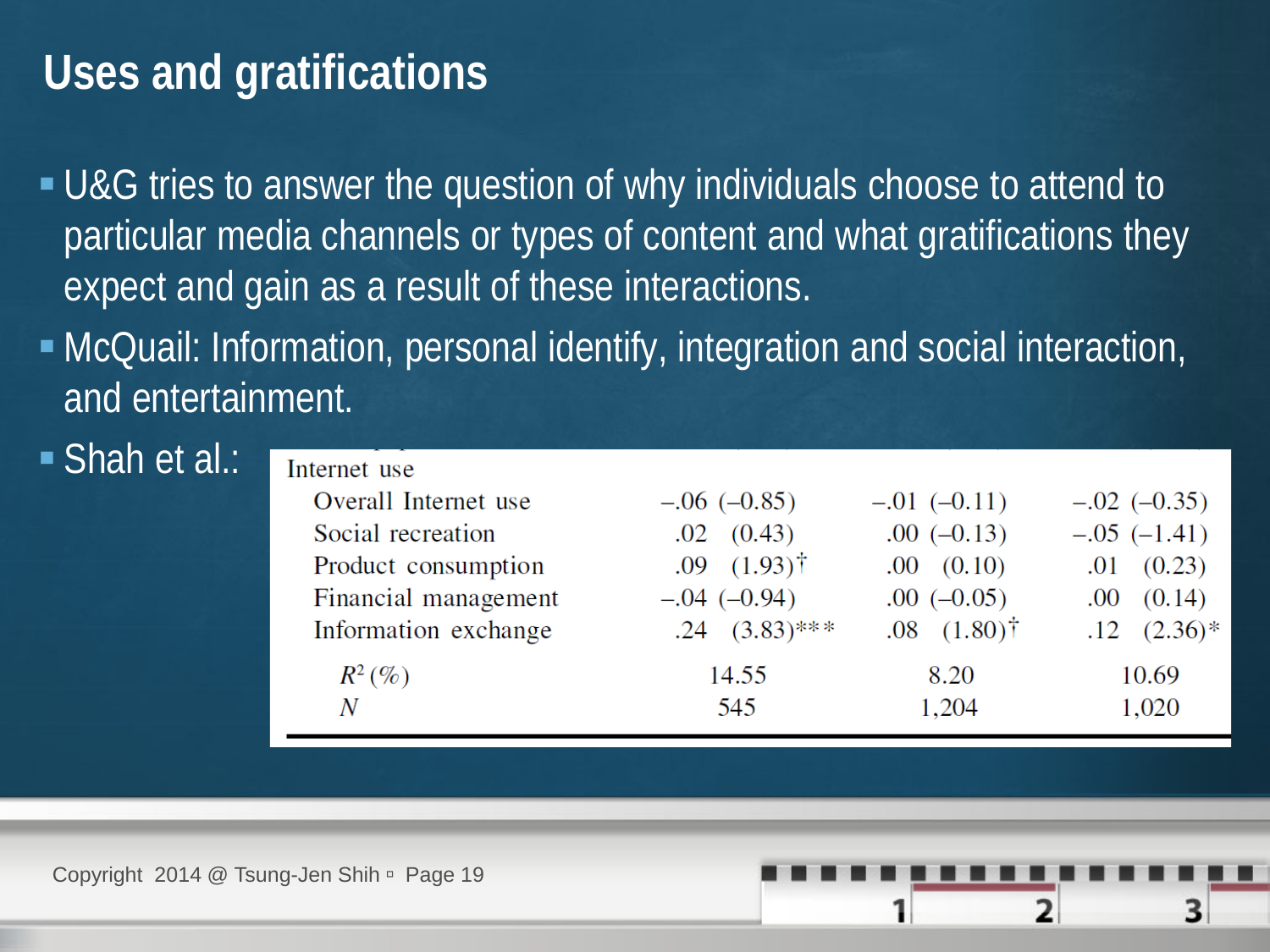#### **Methods**

- **Using Pansci as a case study**
- An online survey of 200 Pansci users
- Areas of study:
	- Uses of social media
	- Motivations of using social media
	- Perception of Pansci Facebook page
	- Perceived efficacy
	- Scientific knowledge
	- Scientific participation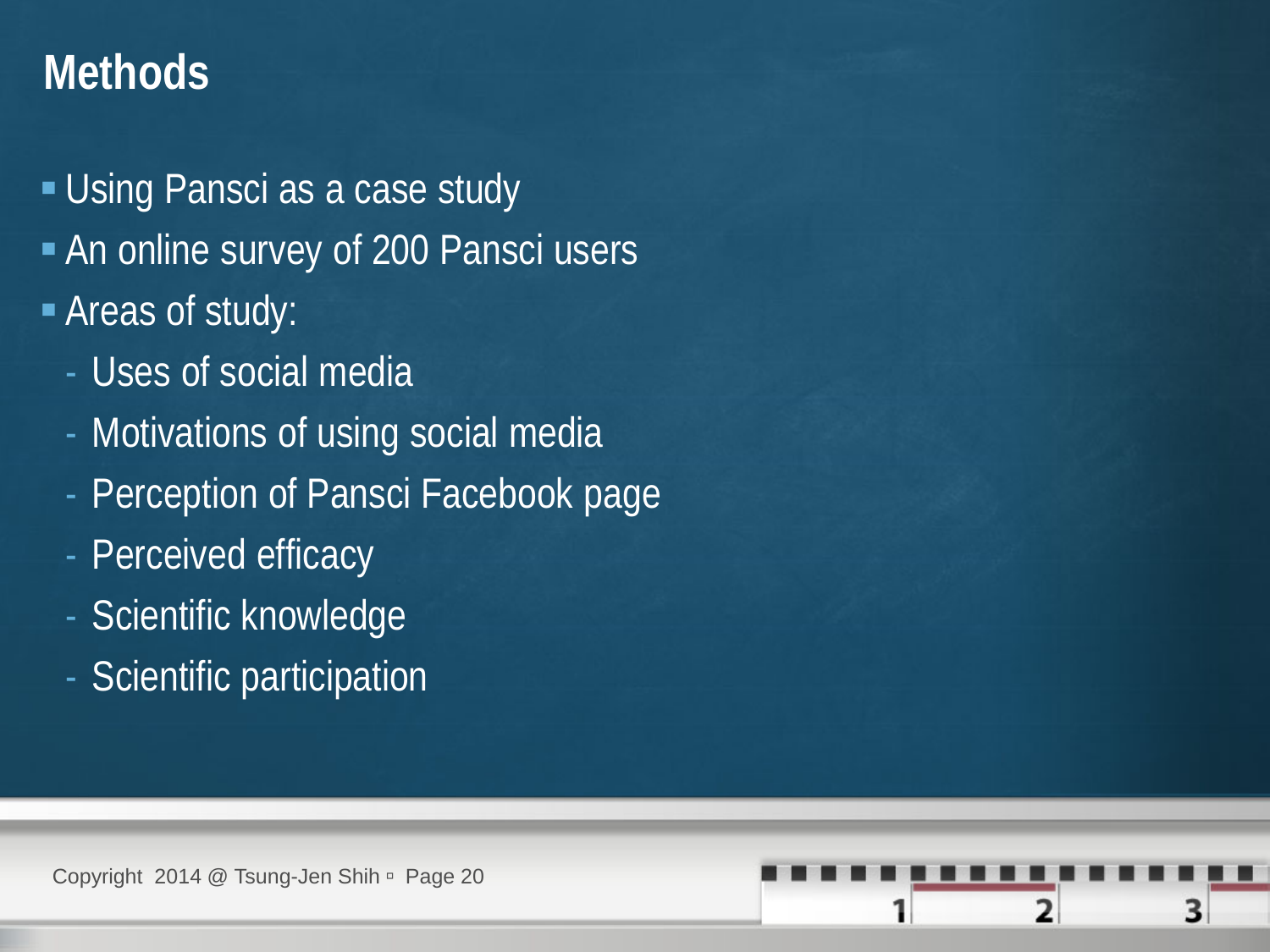#### **Pansci exposure & attention**



1  $\blacksquare$ **3** 4 ■5

A "pansci use" index was created by averaging these two variables,  $r = 0.67**$ 

Copyright 2014 @ Tsung-Jen Shih <sup>n</sup> Page 21

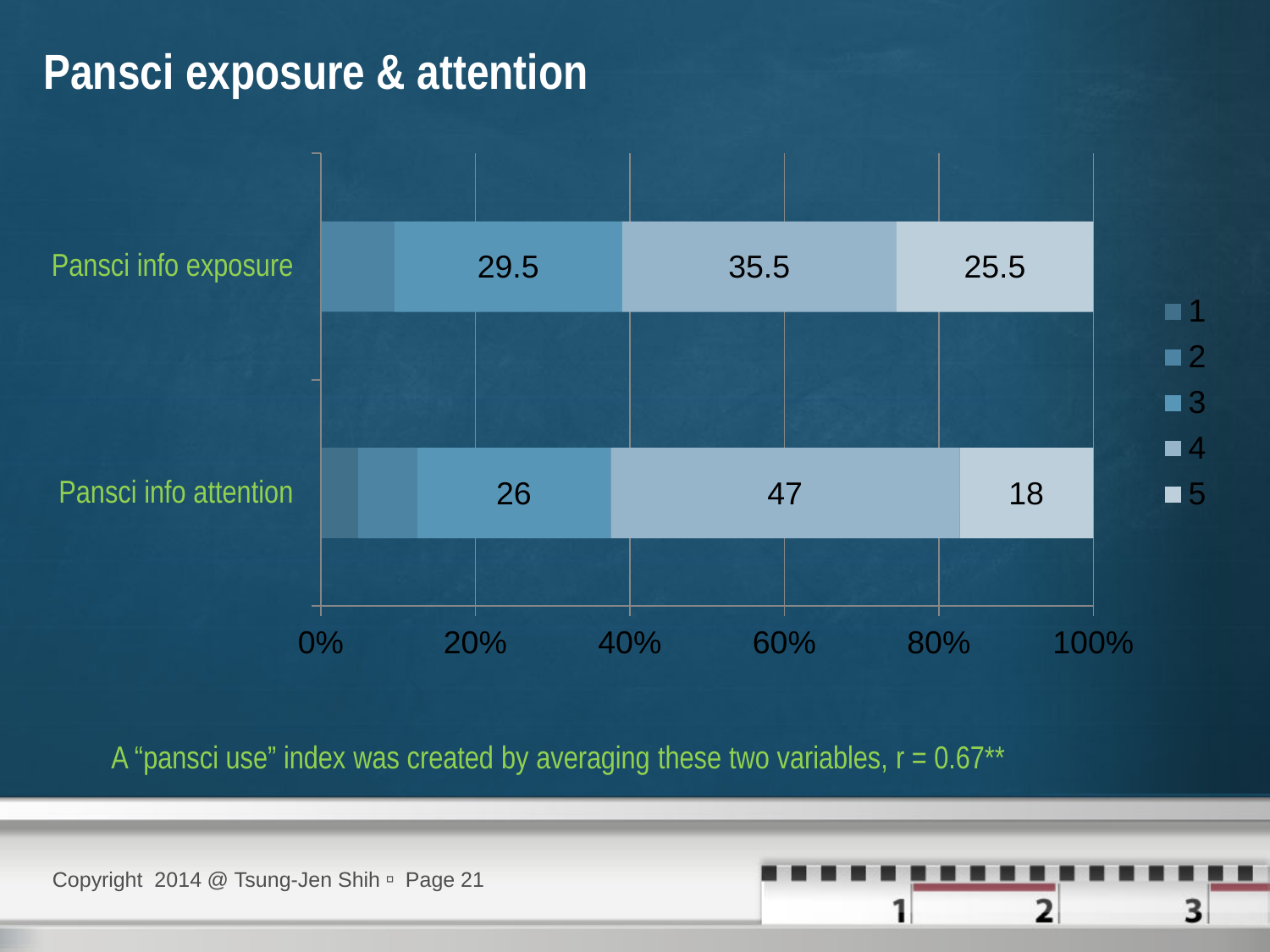#### **What did people do?**



Not at all **rarely** ■ Sometimes ■ Often ■ Always

2

з

Copyright 2014 @ Tsung-Jen Shih Page 22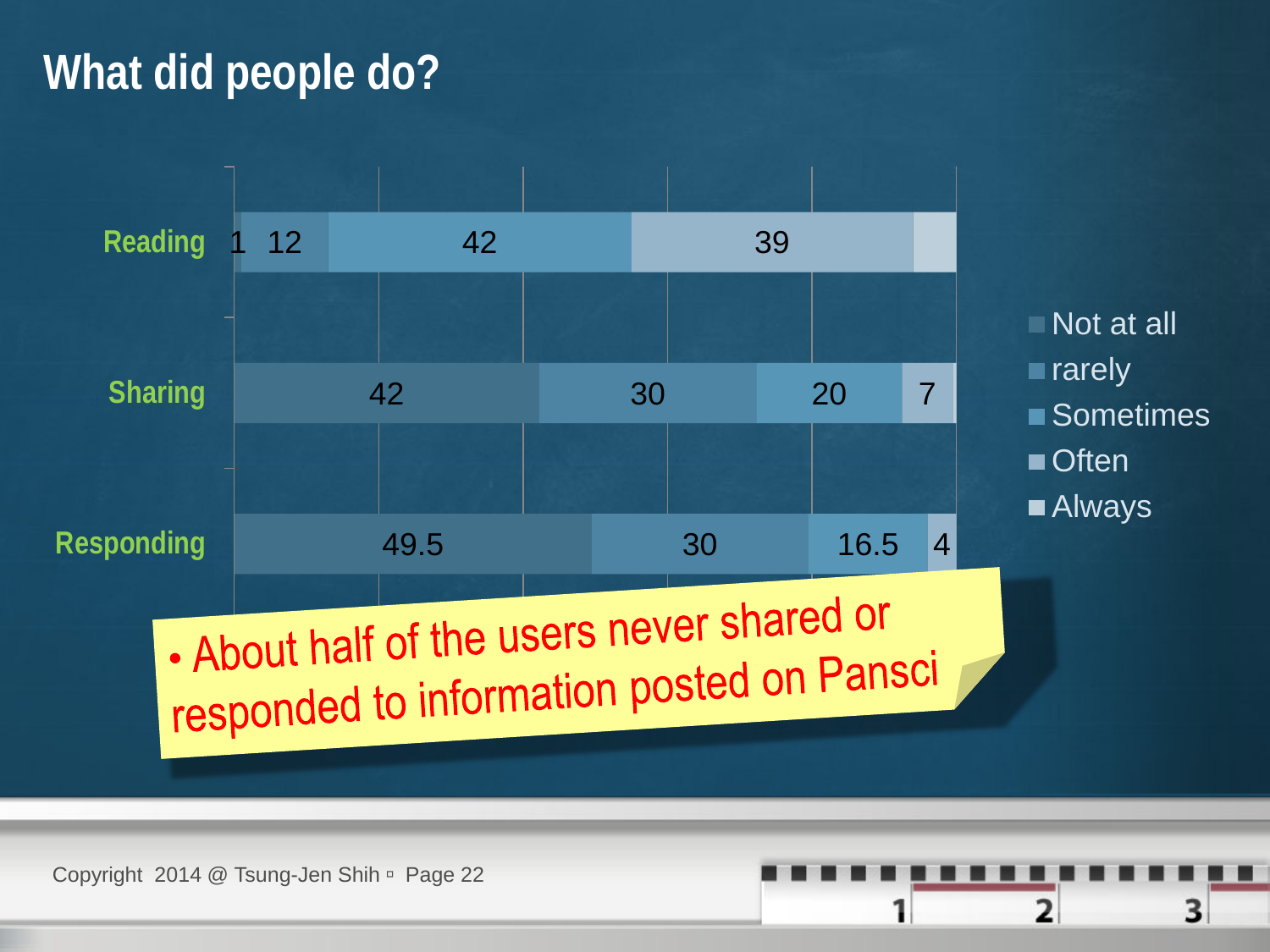#### **Gratifications of using social media**

 $\blacktriangleright$   $\blacktriangleright$   $\blacktriangleright$   $\blacktriangleright$   $\triangleleft$   $\blacktriangleright$   $\triangleleft$   $\triangleright$   $\triangleleft$   $\triangleright$   $\triangleleft$   $\triangleright$   $\triangleleft$   $\triangleright$   $\triangleleft$   $\triangleright$   $\triangleleft$   $\triangleright$   $\triangleleft$   $\triangleright$   $\triangleleft$   $\triangleright$   $\triangleleft$   $\triangleright$   $\triangleleft$   $\triangleright$   $\triangleleft$   $\triangleright$   $\triangleleft$   $\triangleright$   $\triangleleft$   $\triangleright$   $\triangleleft$  or friends; (3)meeting interesting people; (4) community/ sense of belonging.  $\alpha = .83$ , m =  $3.20$ , sd = 0.75.

Recreation: (1) passing time; (2) habit; (3) interesting content; (4) enjoyable.  $\alpha$  = .71,  $m = 3.78$ , sd = 0.59.

**Identification**: (1) my friends are also using Pansci; (2) establishing good image; (3) building connections.  $\alpha = .79$ ,  $m = 2.57$ , sd = 0.80.

**Information:** (1) learning new knowledge; (2) work/ study purpose; (3) practical information.  $α = .61$ ,  $m = 3.93$ , sd = 0.60.

Copyright 2014 @ Tsung-Jen Shih <sup>n</sup> Page 23

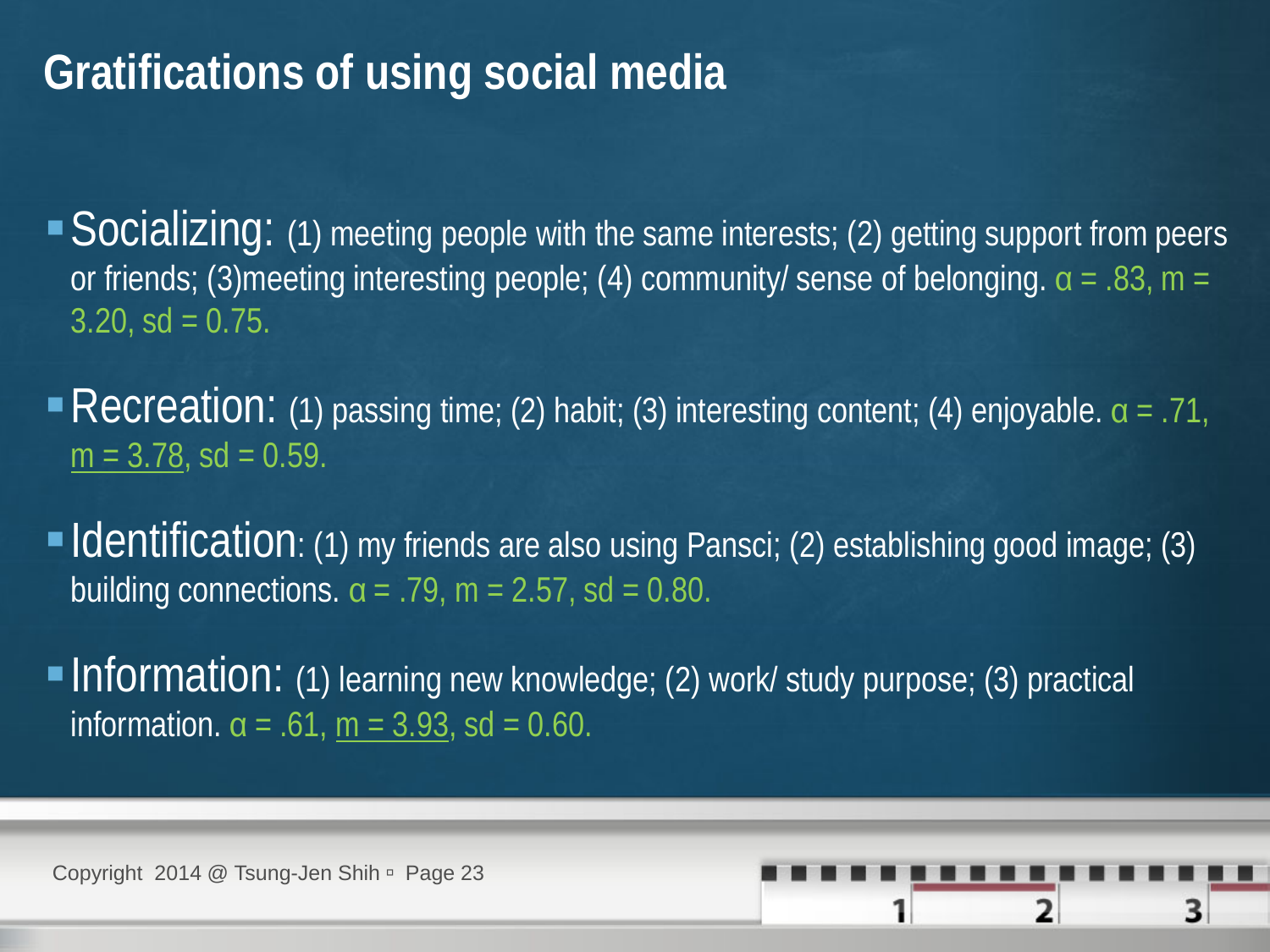#### **New users or old users?**



Attention paid to science information in other media

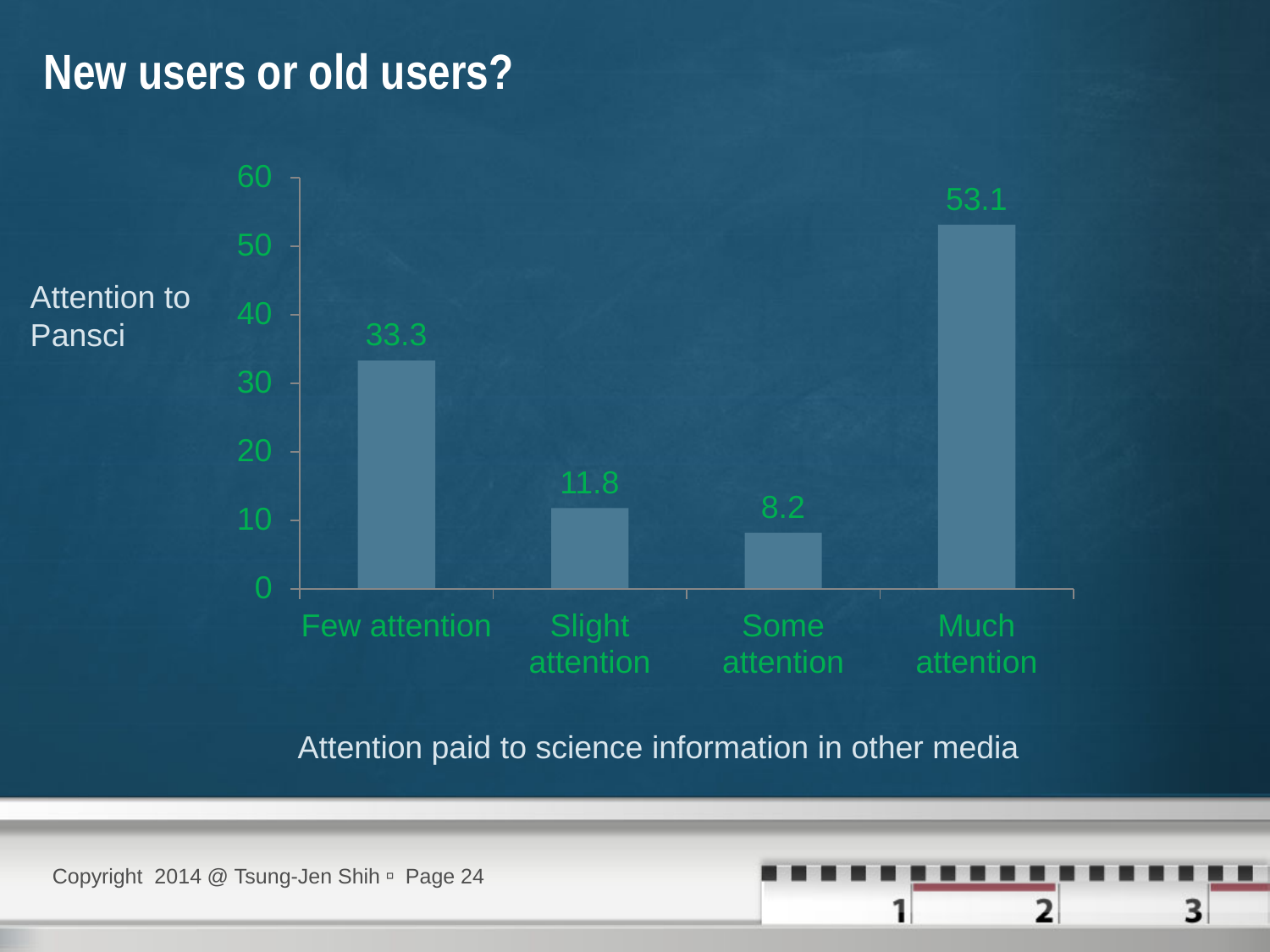#### **Correlations between use of different media platforms**

|                                | <b>Pansci</b> | <b>TV/NP/Mag</b> | <b>Foreign Web</b><br>site | <b>Search online</b> |
|--------------------------------|---------------|------------------|----------------------------|----------------------|
| Pansci                         |               |                  |                            |                      |
| TV/NP/Mag                      | $.303**$      |                  |                            |                      |
| Foreign<br>science Web<br>site | $.304***$     | $.544**$         |                            |                      |
| Search online                  | $.410**$      | $.374***$        | .528**                     |                      |

 $\overline{2}$ 

3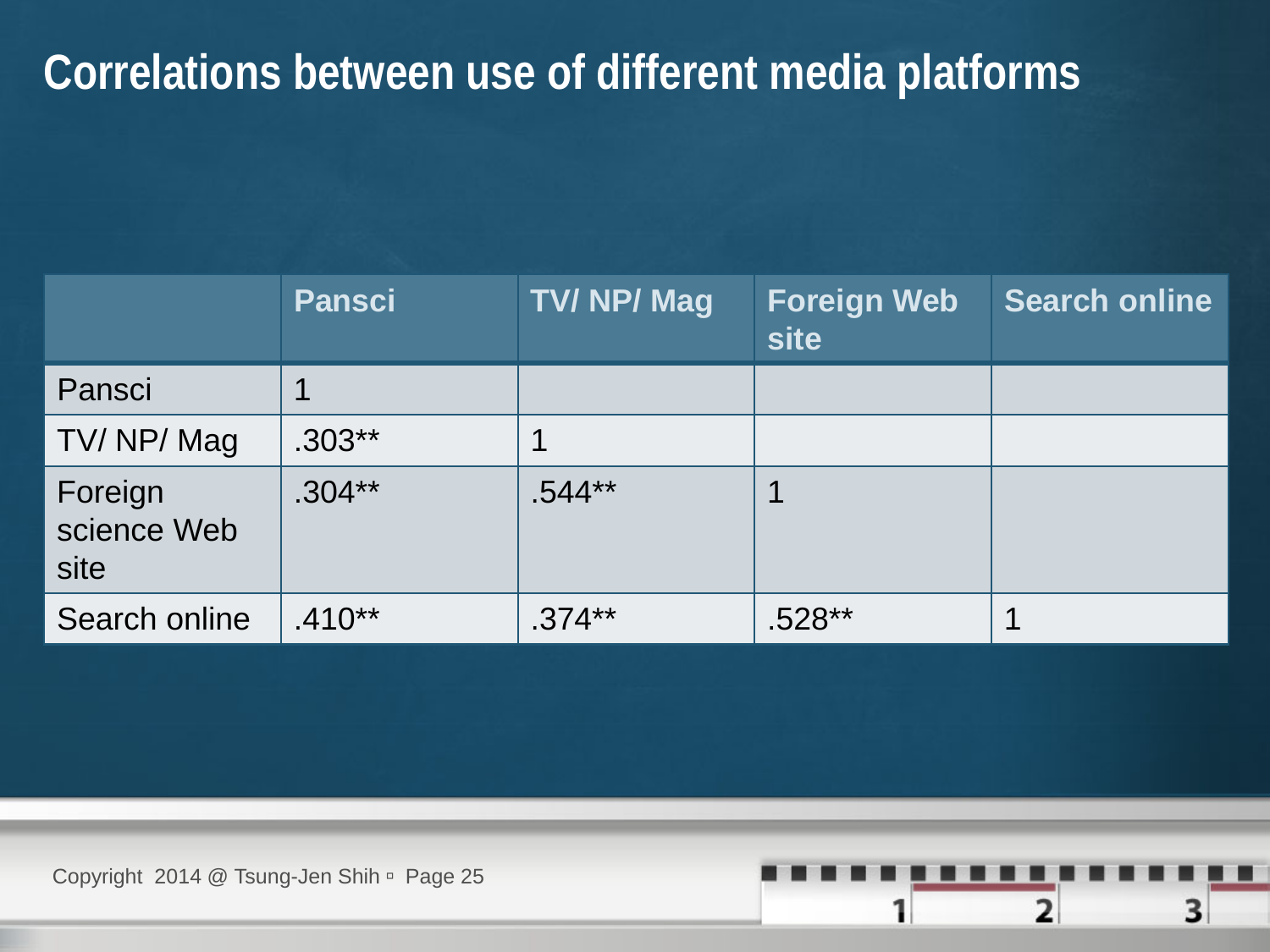#### **Perceived efficacy**



#### % of people who agree with the statements

Copyright 2014 @ Tsung-Jen Shih <sup>n</sup> Page 26

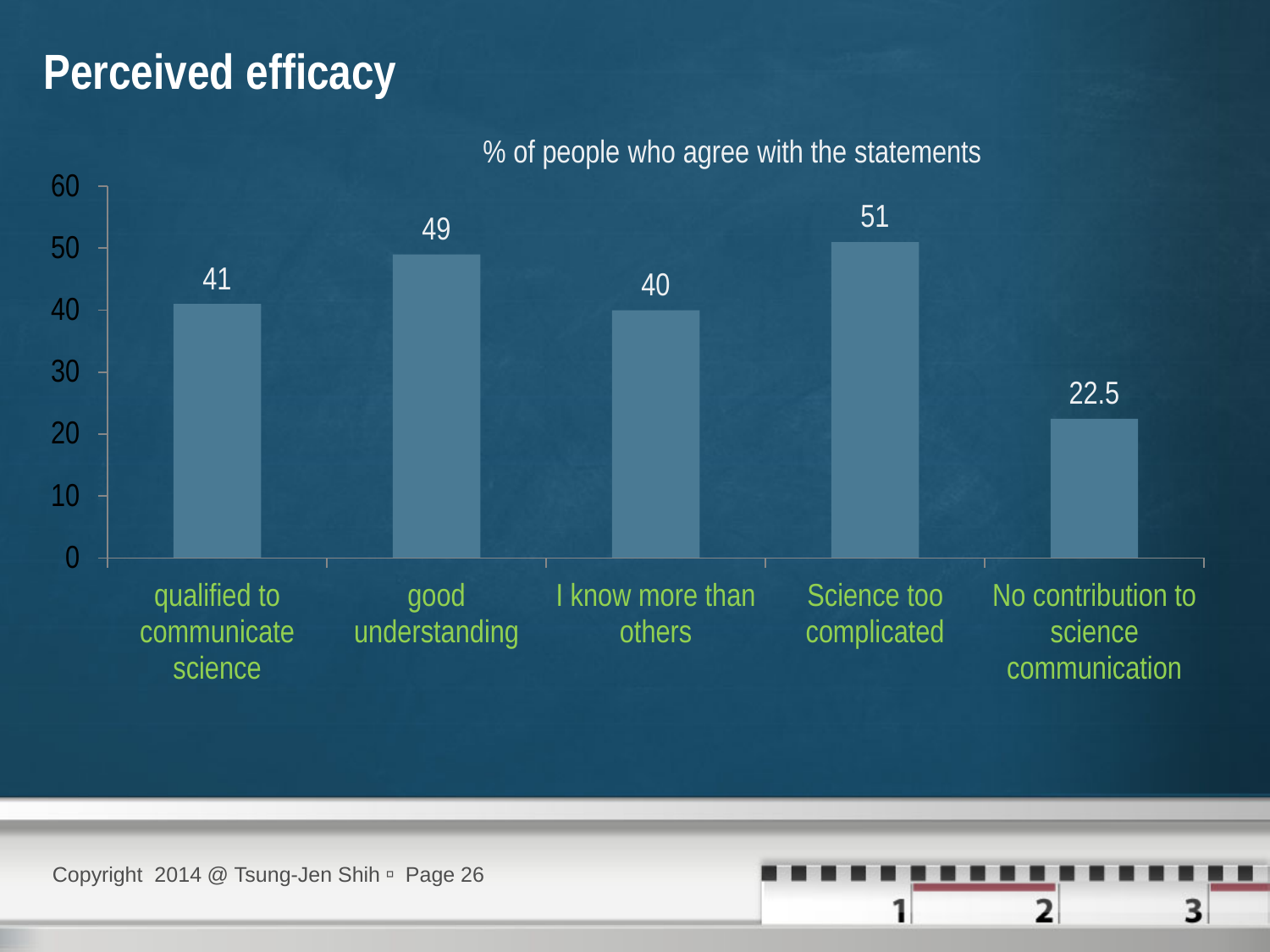# **Public involvement**

**Pansci users General public** 



Copyright 2014 @ Tsung-Jen Shih Page 27

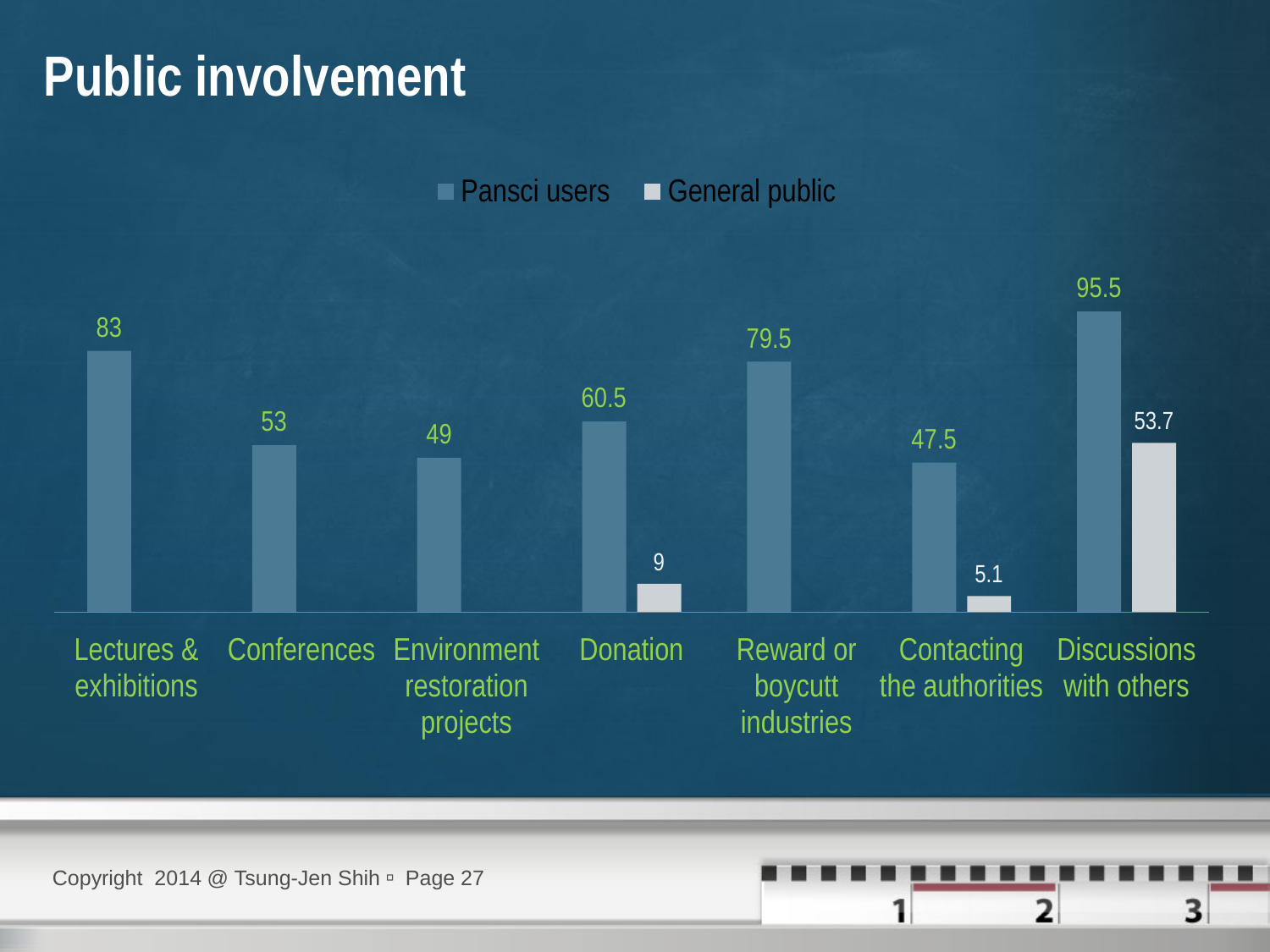### **Predicting efficacy & participation**

|                               | <b>Efficacy</b> | <b>Participation</b> |
|-------------------------------|-----------------|----------------------|
| Age                           | .001            | $-0.029$             |
| Gender (male=1)               | $.163*$         | .030                 |
| <b>Education</b>              | $.168*$         | $.157*$              |
| Pansci use                    | $.442**$        | $-0.075$             |
| M: socializing                | .059            | $.229**$             |
| M: recreation                 | $-0.099$        | $-0.085$             |
| M: identification             | $.235***$       | .088                 |
| M: information                | .018            | $-130$               |
| <b>Efficacy</b>               |                 | $.401**$             |
| $R^2$                         | 30.2%           | 27.7%                |
| $p^*$ $> 0.05$ ; ** $p < .01$ |                 |                      |

 $\overline{\mathbf{2}}$ 

3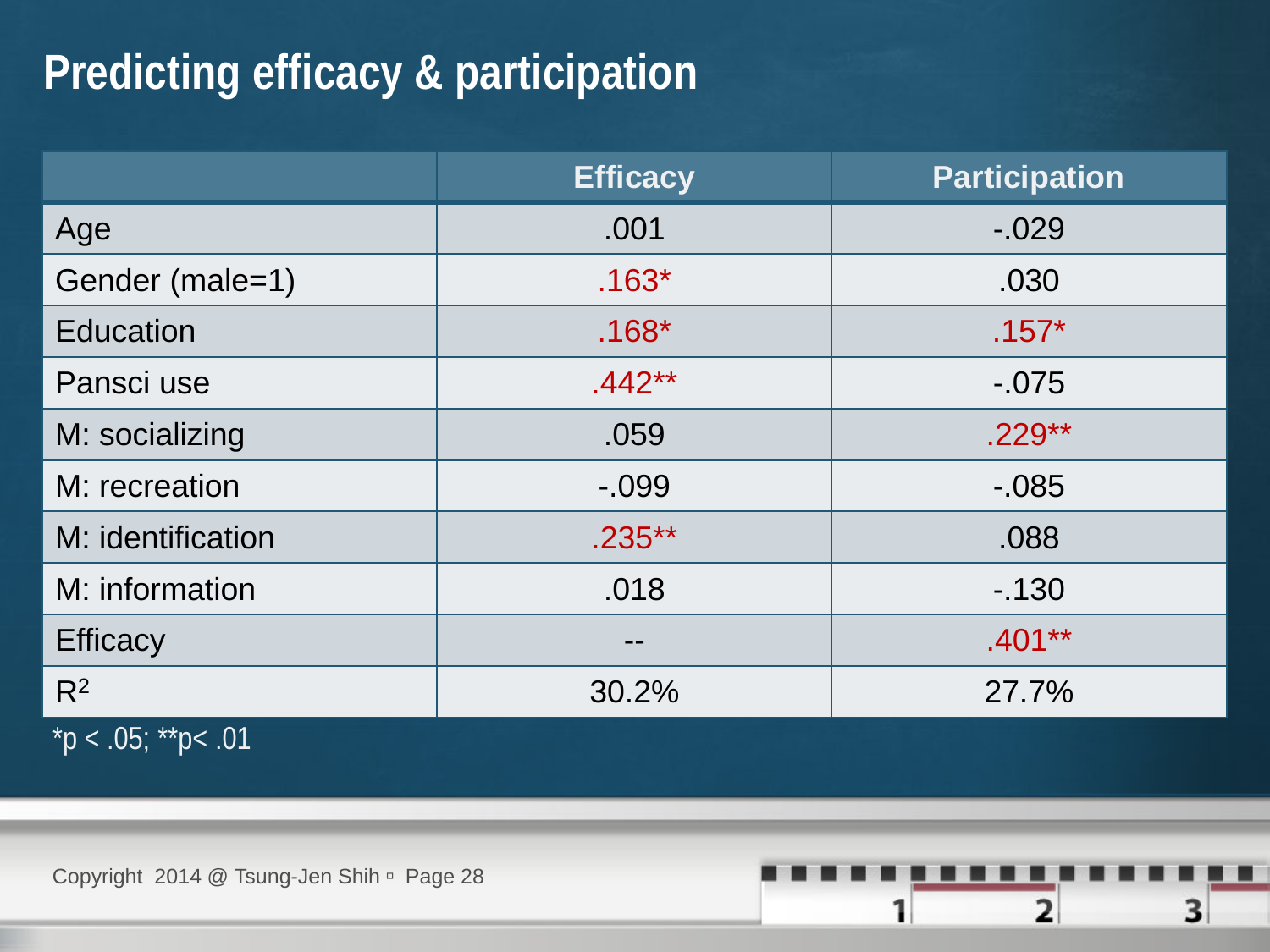# **Discussion**

 Use of Pansci does not automatically guarantee more participation. Pansci use increases perceived self-efficacy, which, in turn, increases participation. That is, it has an indirect effect.

- **Different from traditional uses and gratification theory, which emphasizes** the importance of the information-seeking motivation, we do not find this variable relevant in the social media setting, especially with respect to science.
- I dentification is related positively to perceived efficacy and socializing is related positively to participation.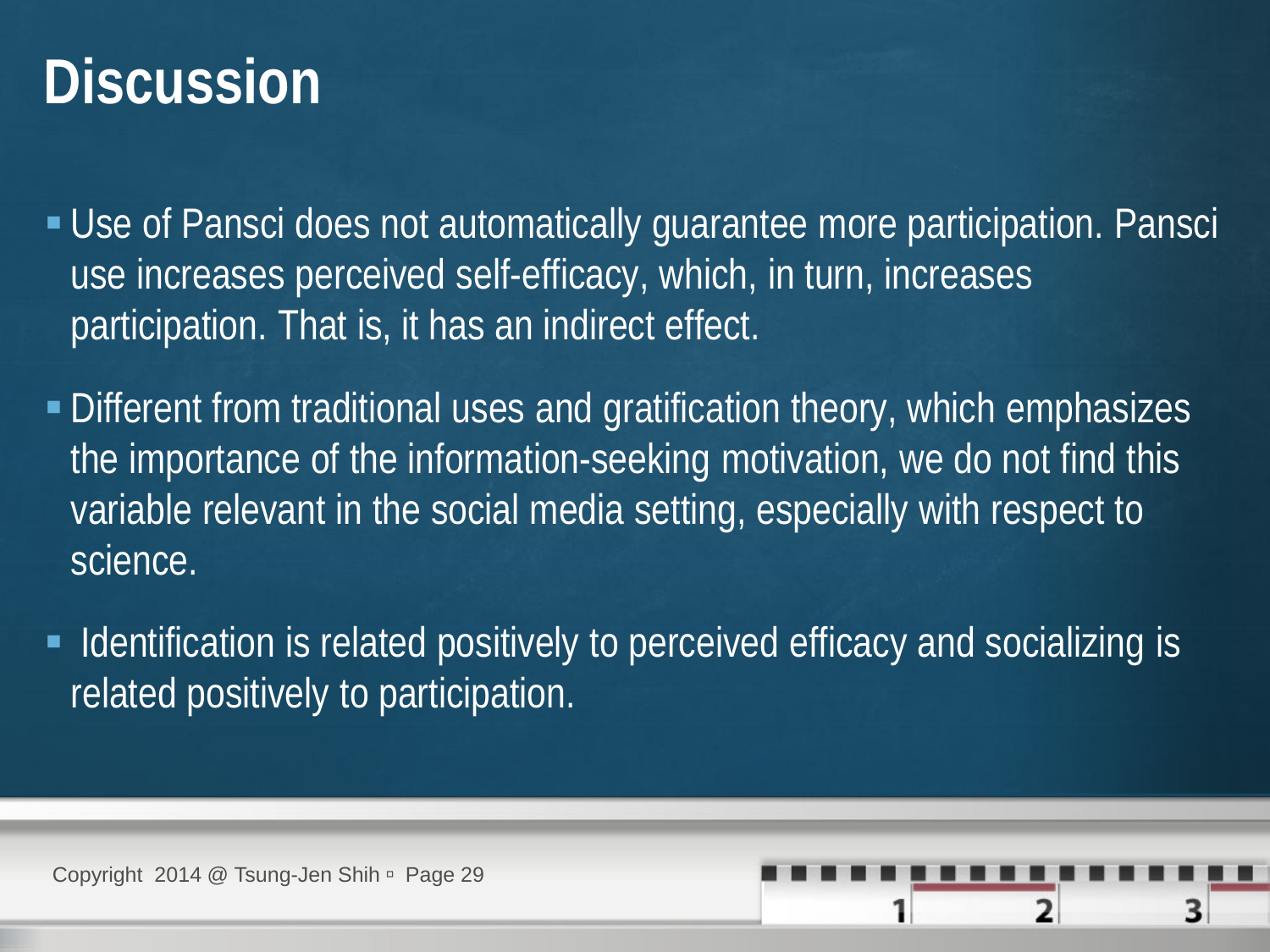#### **Future project**

 Social media, public engagement, and risk communication about climate change– how environment-related NGOs are using social media to increase the involvement of the general public.